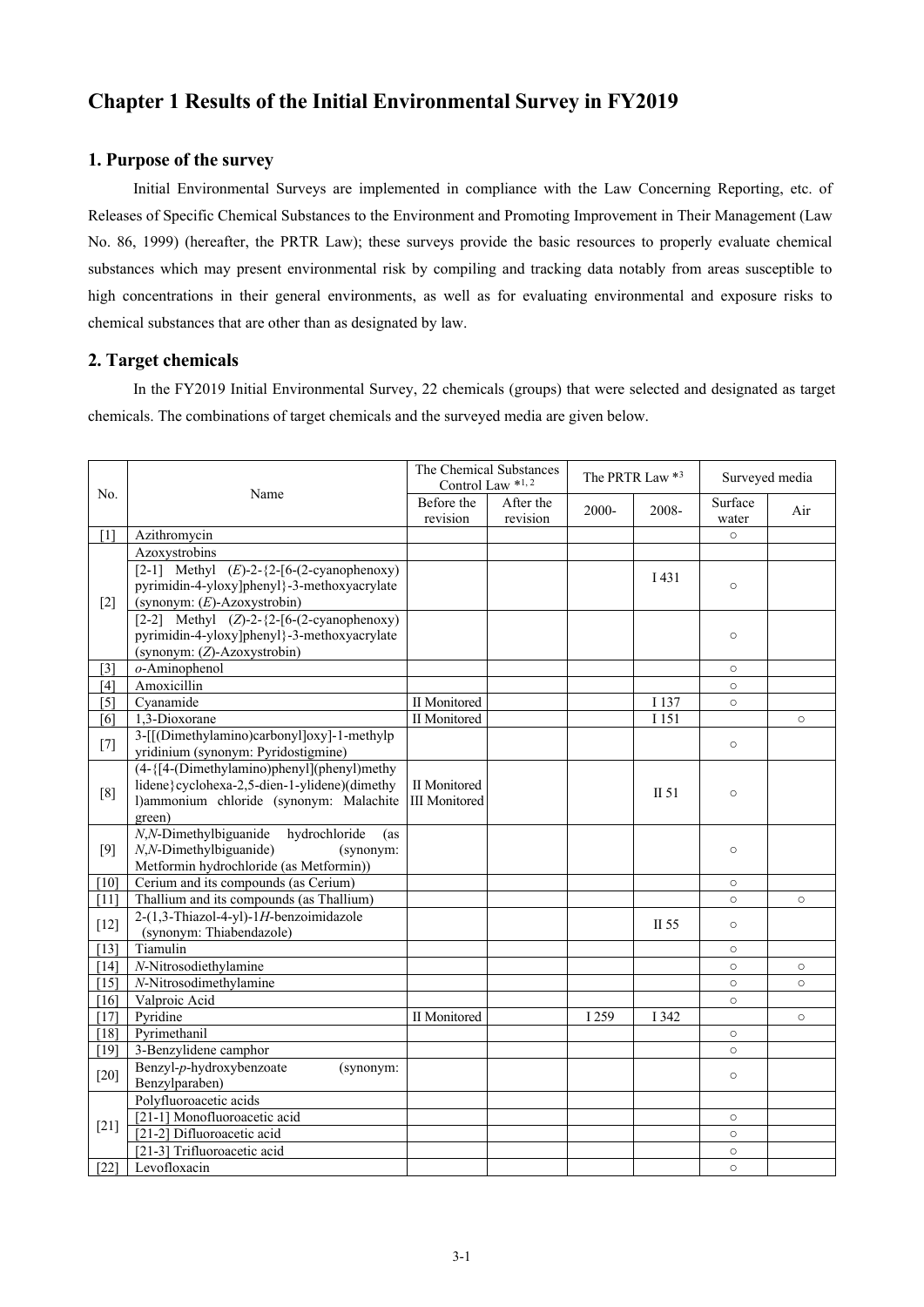- (Note 1) "The Chemical Substances Control Law" hereafter means "Law Concerning the Examination and Regulation of Manufacture, etc. of Chemical Substances (Law No. 117 of 1973)."
- (Note 2) "Before the revision" in "The Chemical Substances Control Law" means designation before the May 20, 2009 revison of tha low (enforced April 1, 2011), and "After the revision" means designation after the law revison.
- (Note 3) "2000-" in the "The PRTR Law" means designation at the time of enactment of government ordinance of tha low on June 7, 2000, and "2008-" means the designation after the revision of the government ordinance on November 21, 2008.

Chemical and physical properties of target chemicals of the Initial Environmental Survey are as follows.



(Abbreviations) CAS CAS registry number, ENCS registry number in the Existing and New Chemical Substances List, MW molecular weight, mp melting point, bp boiling point, SW solubility in water, Specific gravities Specific gravity(no unit) or density, logPow *n*-octanol-water partition coefficient, kPa kilopascal (1 atom approximately equal to 101.3kPa).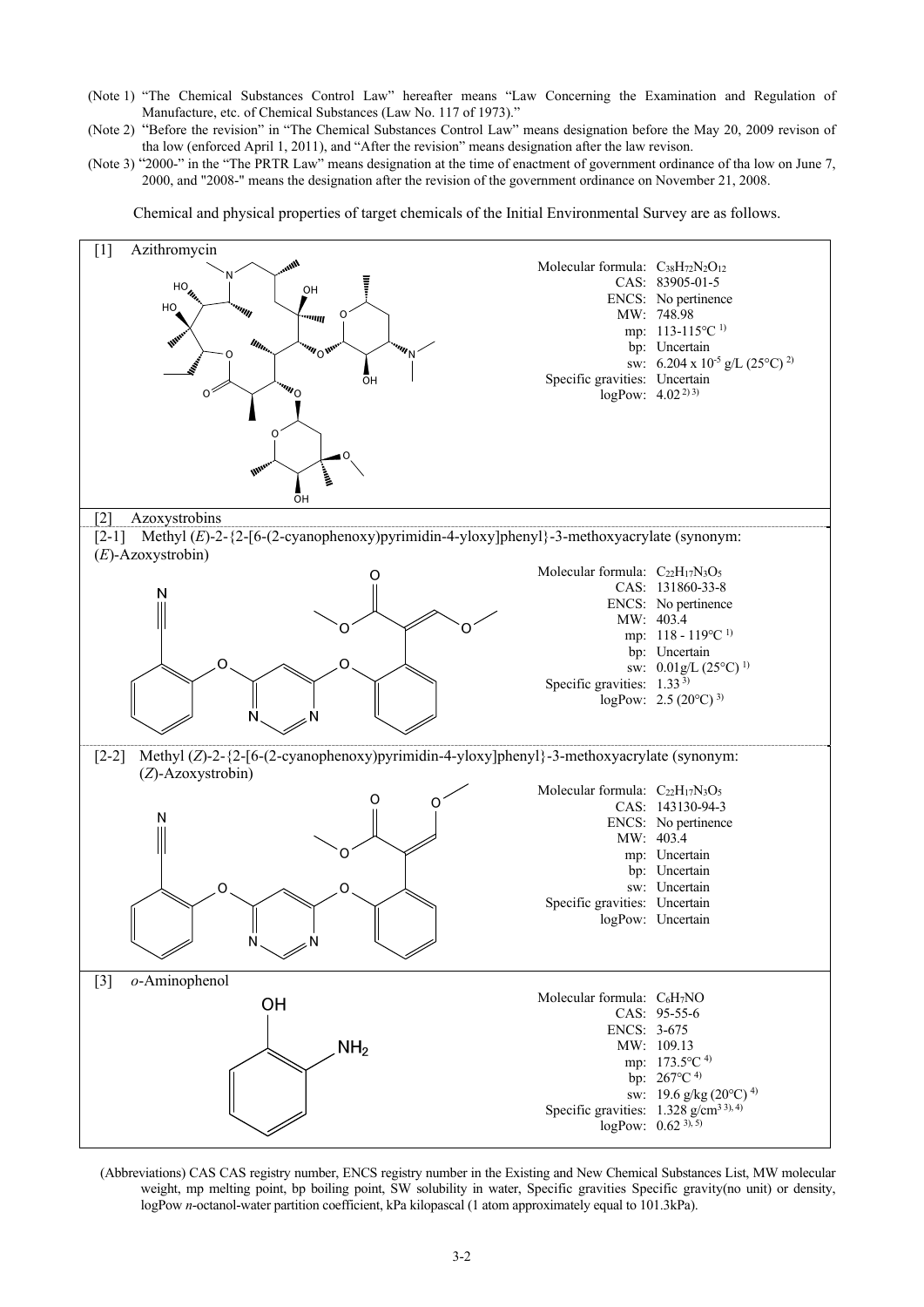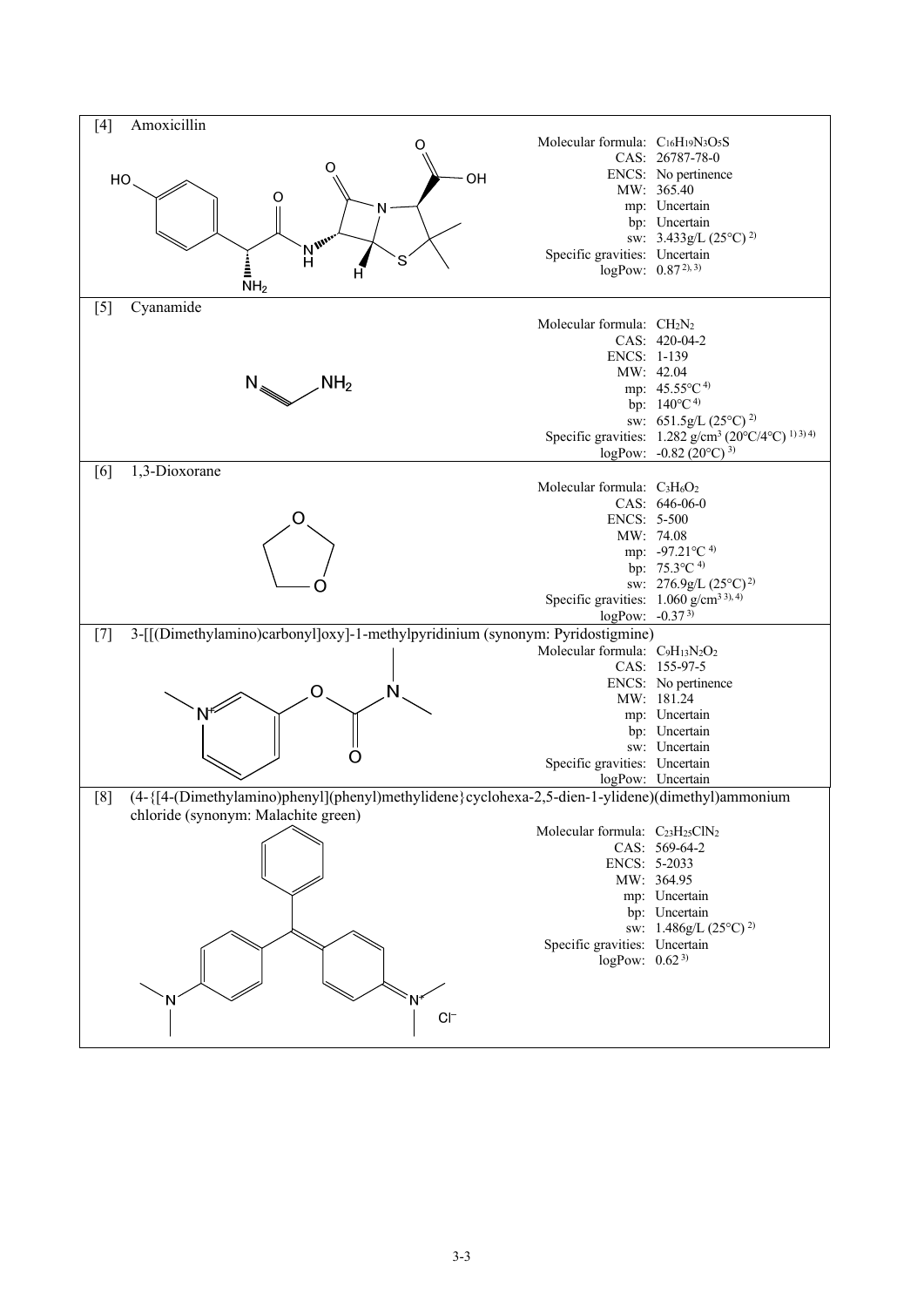| N,N-Dimethylbiguanide hydrochloride (as N,N-Dimethylbiguanide) (synonym: Metformin hydrochloride (as Metformin))<br>$[9]$ |                                                                      |                                                                                      |
|---------------------------------------------------------------------------------------------------------------------------|----------------------------------------------------------------------|--------------------------------------------------------------------------------------|
|                                                                                                                           |                                                                      | Molecular formula: C <sub>4</sub> H <sub>11</sub> N <sub>5</sub> , HCl (N,N-Dimethyl |
|                                                                                                                           |                                                                      | biguanide hydrochloride),                                                            |
|                                                                                                                           |                                                                      | $C_4H_{11}N_5$ ( <i>N,N</i> -<br>Dimethyl                                            |
|                                                                                                                           |                                                                      | biguanide)                                                                           |
|                                                                                                                           |                                                                      | CAS: 1115-70-4<br>$(N, N\text{-Dimethyl})$                                           |
|                                                                                                                           |                                                                      | biguanide hydrochloride),                                                            |
|                                                                                                                           |                                                                      | $(N, N-)$<br>657-24-9<br>Dimethyl                                                    |
|                                                                                                                           |                                                                      | biguanide)                                                                           |
|                                                                                                                           | ENCS: 2-2883                                                         | $(N, N\text{-Dimethyl})$                                                             |
| HCI                                                                                                                       |                                                                      | biguanide hydrochloride),                                                            |
|                                                                                                                           |                                                                      | MW: 165.62<br>$(N, N\text{-Dimethyl})$                                               |
| $\frac{H}{N}$                                                                                                             |                                                                      | biguanide hydrochloride),                                                            |
| $N_2H$                                                                                                                    |                                                                      | 129.16<br>$(N, N-$<br>Dimethyl                                                       |
|                                                                                                                           |                                                                      | biguanide)                                                                           |
|                                                                                                                           |                                                                      | 1)<br>mp: 232°C<br>$(N, N\text{-Dimethyl})$                                          |
|                                                                                                                           |                                                                      | biguanide hydrochloride)                                                             |
| $\frac{N}{H}$<br>$\frac{N}{H}$                                                                                            |                                                                      | bp: Uncertain                                                                        |
|                                                                                                                           |                                                                      | sw: $1,000g/L$ (25°C)<br>2)<br>(Both                                                 |
|                                                                                                                           |                                                                      | $N, N$ -Dimethyl<br>biguanide                                                        |
|                                                                                                                           |                                                                      | hydrochloride<br>and<br>$N, N-$                                                      |
|                                                                                                                           |                                                                      | Dimethyl biguanide)                                                                  |
|                                                                                                                           | Specific gravities: Uncertain                                        |                                                                                      |
|                                                                                                                           |                                                                      | $logPow: -2.64$ (25 °C)<br>3)<br>(Both                                               |
|                                                                                                                           |                                                                      | $N, N$ -Dimethyl<br>biguanide                                                        |
|                                                                                                                           |                                                                      | hydrochloride<br>and<br>N <sub>2</sub> N                                             |
|                                                                                                                           |                                                                      | Dimethyl biguanide)                                                                  |
| [10] Cerium and its compounds (as Cerium)                                                                                 |                                                                      |                                                                                      |
|                                                                                                                           | Molecular formula: Not specified                                     |                                                                                      |
|                                                                                                                           |                                                                      | CAS: 7440-45-1 (Cerium) etc.                                                         |
|                                                                                                                           |                                                                      | ENCS: Not specified                                                                  |
|                                                                                                                           |                                                                      | MW: Not specified                                                                    |
|                                                                                                                           |                                                                      | mp: Not specified                                                                    |
|                                                                                                                           |                                                                      | bp: Not specified                                                                    |
|                                                                                                                           |                                                                      | sw: Not specified                                                                    |
|                                                                                                                           | Specific gravities: Not specified                                    |                                                                                      |
|                                                                                                                           |                                                                      | logPow: Not specified                                                                |
| [11] Thallium and its compounds (as Thallium)                                                                             |                                                                      |                                                                                      |
|                                                                                                                           | Molecular formula: Not specified                                     |                                                                                      |
|                                                                                                                           |                                                                      | CAS: 7440-28-0 (Thallium) etc.                                                       |
|                                                                                                                           |                                                                      | ENCS: Not specified                                                                  |
|                                                                                                                           |                                                                      | MW: Not specified                                                                    |
|                                                                                                                           |                                                                      | mp: Not specified                                                                    |
|                                                                                                                           |                                                                      | bp: Not specified                                                                    |
|                                                                                                                           |                                                                      | sw: Not specified                                                                    |
|                                                                                                                           | Specific gravities: Not specified                                    |                                                                                      |
|                                                                                                                           |                                                                      | logPow: Not specified                                                                |
| [12] 2-(1,3-Thiazol-4-yl)-1H-benzoimidazole (synonym: Thiabendazole)                                                      |                                                                      |                                                                                      |
|                                                                                                                           | Molecular formula: C <sub>10</sub> H <sub>7</sub> N <sub>3</sub> S   |                                                                                      |
| H<br>N                                                                                                                    |                                                                      | CAS: 148-79-8                                                                        |
| Ν                                                                                                                         |                                                                      | ENCS: 9-820, 9-1851                                                                  |
|                                                                                                                           |                                                                      | MW: 201.25                                                                           |
|                                                                                                                           |                                                                      | mp: 304-305°C <sup>1)3)</sup>                                                        |
| S                                                                                                                         |                                                                      | bp: Uncertain                                                                        |
|                                                                                                                           |                                                                      | sw: $0.3352g/L (25^{\circ}C)^{2}$                                                    |
|                                                                                                                           | Specific gravities: Uncertain                                        |                                                                                      |
| [13] Tiamulin                                                                                                             | $logPow: 2.47^{3}$                                                   |                                                                                      |
| O                                                                                                                         | Molecular formula: C <sub>28</sub> H <sub>47</sub> NO <sub>4</sub> S |                                                                                      |
|                                                                                                                           |                                                                      | CAS: 55297-95-5                                                                      |
|                                                                                                                           |                                                                      | ENCS: No pertinence                                                                  |
| O                                                                                                                         |                                                                      | MW: 493.74                                                                           |
|                                                                                                                           |                                                                      | mp: Uncertain                                                                        |
| ő                                                                                                                         |                                                                      | bp: Uncertain                                                                        |
| L                                                                                                                         |                                                                      |                                                                                      |
|                                                                                                                           |                                                                      |                                                                                      |
|                                                                                                                           | Specific gravities: Uncertain                                        | sw: $0.0006957g/L (25°C)^2$                                                          |
| <b>E</b><br>OH                                                                                                            |                                                                      | logPow: Uncertain                                                                    |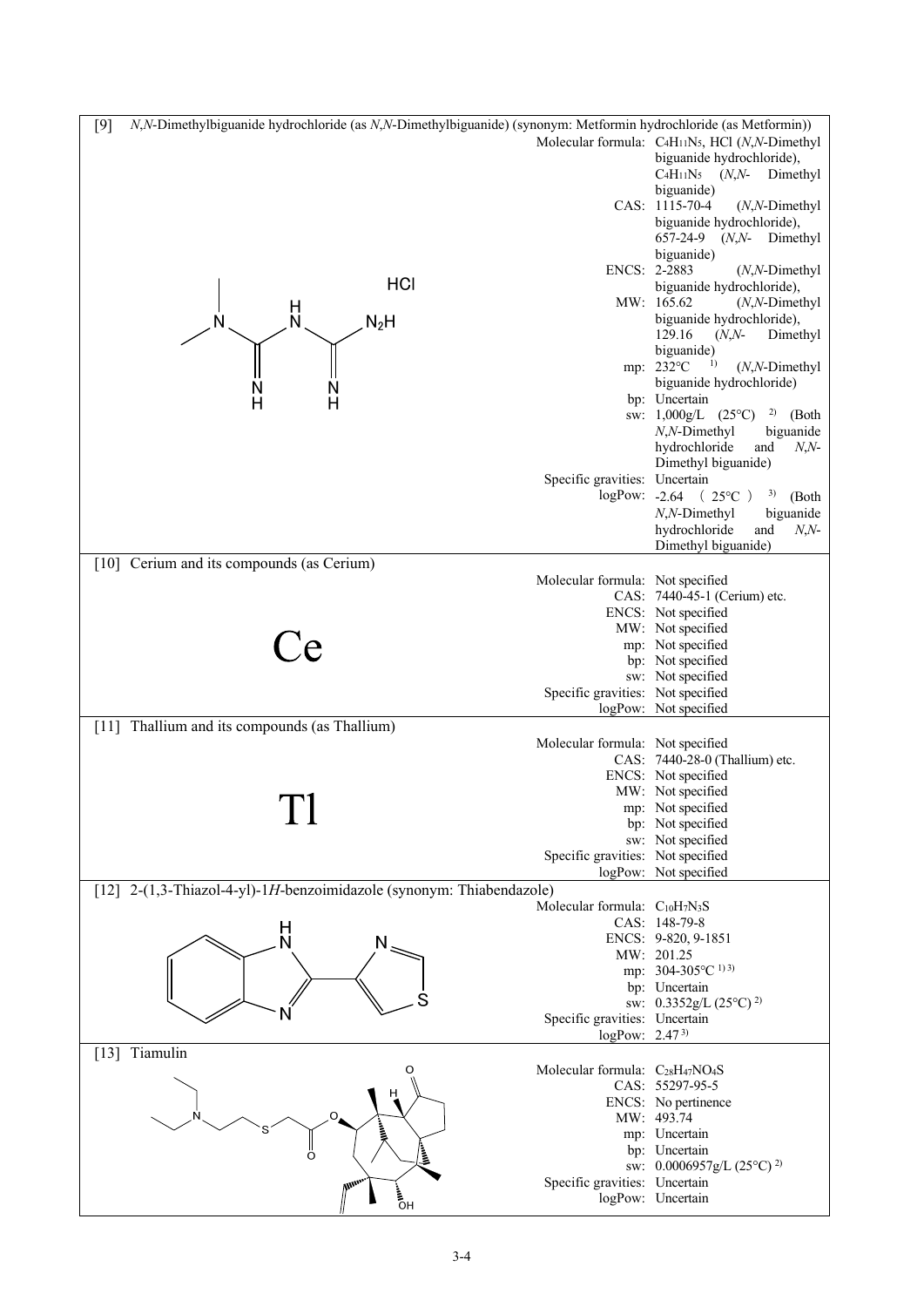| [14] N-Nitrosodiethylamine                                                             |                                                                                       |
|----------------------------------------------------------------------------------------|---------------------------------------------------------------------------------------|
| Molecular formula: C <sub>4</sub> H <sub>10</sub> N <sub>2</sub> O                     |                                                                                       |
|                                                                                        | CAS: 55-18-5                                                                          |
|                                                                                        | ENCS: No pertinence                                                                   |
|                                                                                        | MW: 102.14                                                                            |
|                                                                                        | mp: Uncertain                                                                         |
|                                                                                        | bp: 172°C <sup>4)</sup>                                                               |
|                                                                                        | sw: $106g/kg (24°C)^4$<br>Specific gravities: 0.9422 (20°C/4°C) <sup>1), 3), 4)</sup> |
|                                                                                        | $logPow: 0.48^{3}$                                                                    |
| [15] N-Nitrosodimethylamine                                                            |                                                                                       |
| Molecular formula: C <sub>2</sub> H <sub>6</sub> N <sub>2</sub> O                      |                                                                                       |
|                                                                                        | CAS: 62-75-9                                                                          |
|                                                                                        | ENCS: No pertinence                                                                   |
|                                                                                        | MW: 74.08                                                                             |
|                                                                                        | mp: Uncertain                                                                         |
|                                                                                        | bp: 146°C <sup>4)</sup>                                                               |
|                                                                                        | sw: $410.4g/L (25^{\circ}C)^{-4}$                                                     |
|                                                                                        | Specific gravities: 1.0048g/cm <sup>3</sup> (20°C/4°C) <sup>1)3)4)</sup>              |
|                                                                                        | logPow: $-0.57^{3(5)}$                                                                |
| [16] Valproic Acid<br>Molecular formula: C <sub>8</sub> H <sub>16</sub> O <sub>2</sub> |                                                                                       |
| O                                                                                      | CAS: 99-66-1                                                                          |
|                                                                                        | ENCS: 2-608 Alkanoic acid (The                                                        |
|                                                                                        | number of carbon atoms is 4 -                                                         |
|                                                                                        | 30)                                                                                   |
| ΟH                                                                                     | MW: 144.21                                                                            |
|                                                                                        | mp: Uncertain                                                                         |
|                                                                                        | bp: 219.5°C <sup>1)3)</sup>                                                           |
|                                                                                        | sw: 0.8946g/L (25°C) <sup>2)</sup>                                                    |
|                                                                                        | Specific gravities: $0.9215 (0^{\circ}C/4^{\circ}C)^{1,2}$                            |
|                                                                                        | logPow: $2.75^{3}$                                                                    |
|                                                                                        |                                                                                       |
| [17] Pyridine                                                                          |                                                                                       |
| Molecular formula: C <sub>5</sub> H <sub>5</sub> N                                     |                                                                                       |
|                                                                                        | CAS: 110-86-1                                                                         |
| N                                                                                      | ENCS: 5-710                                                                           |
|                                                                                        | MW: 79.10<br>mp: $-41.63^{\circ}C^{4}$                                                |
|                                                                                        | bp: 115.2°C <sup>4)</sup>                                                             |
|                                                                                        | sw: 729.8 g/L $(25^{\circ}C)^{2}$                                                     |
|                                                                                        | Specific gravities: 0.9819g/cm <sup>34)</sup> ,                                       |
|                                                                                        | $0.98272(20^{\circ}C/4^{\circ}C)^{1/3}$                                               |
|                                                                                        | $logPow: 0.65^{2), (3), (4), (5)}$                                                    |
| [18] Pyrimethanil                                                                      |                                                                                       |
| Molecular formula: C <sub>12</sub> H <sub>13</sub> N <sub>3</sub>                      |                                                                                       |
| H<br>N<br>N.                                                                           | CAS: 53112-28-0                                                                       |
|                                                                                        | ENCS: No pertinence                                                                   |
|                                                                                        | MW: 199.25                                                                            |
|                                                                                        | mp: $96.3^{\circ}C^{1/3}$                                                             |
|                                                                                        | bp: Uncertain<br>sw: $0.121g/L (24^{\circ}C)^{1}$                                     |
|                                                                                        | Specific gravities: $1.15$ g/cm <sup>3</sup> (20°C) <sup>3)</sup>                     |
|                                                                                        | logPow: $2.48^{(1)}$ <sup>2)</sup> <sup>3)</sup>                                      |
|                                                                                        |                                                                                       |
|                                                                                        |                                                                                       |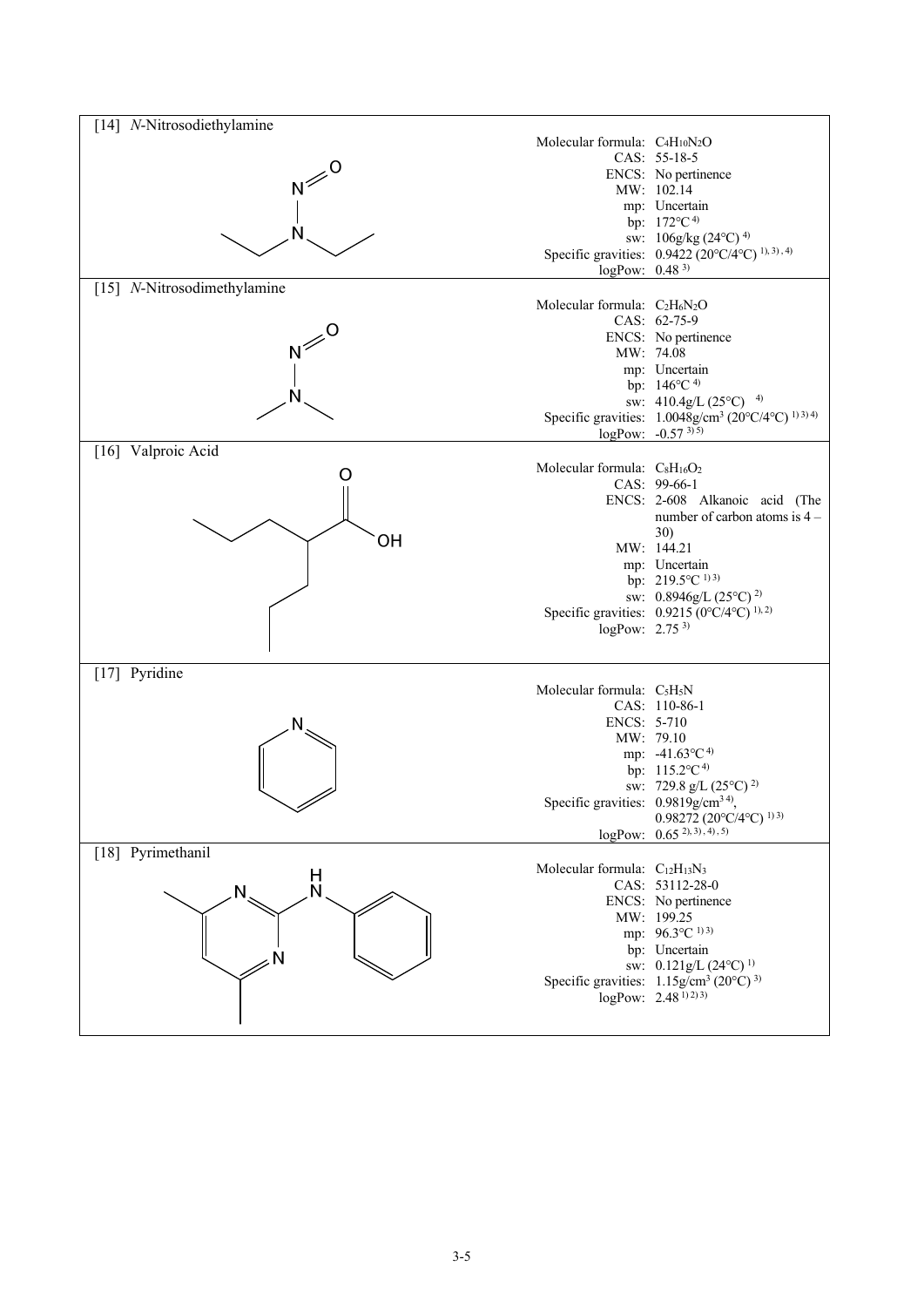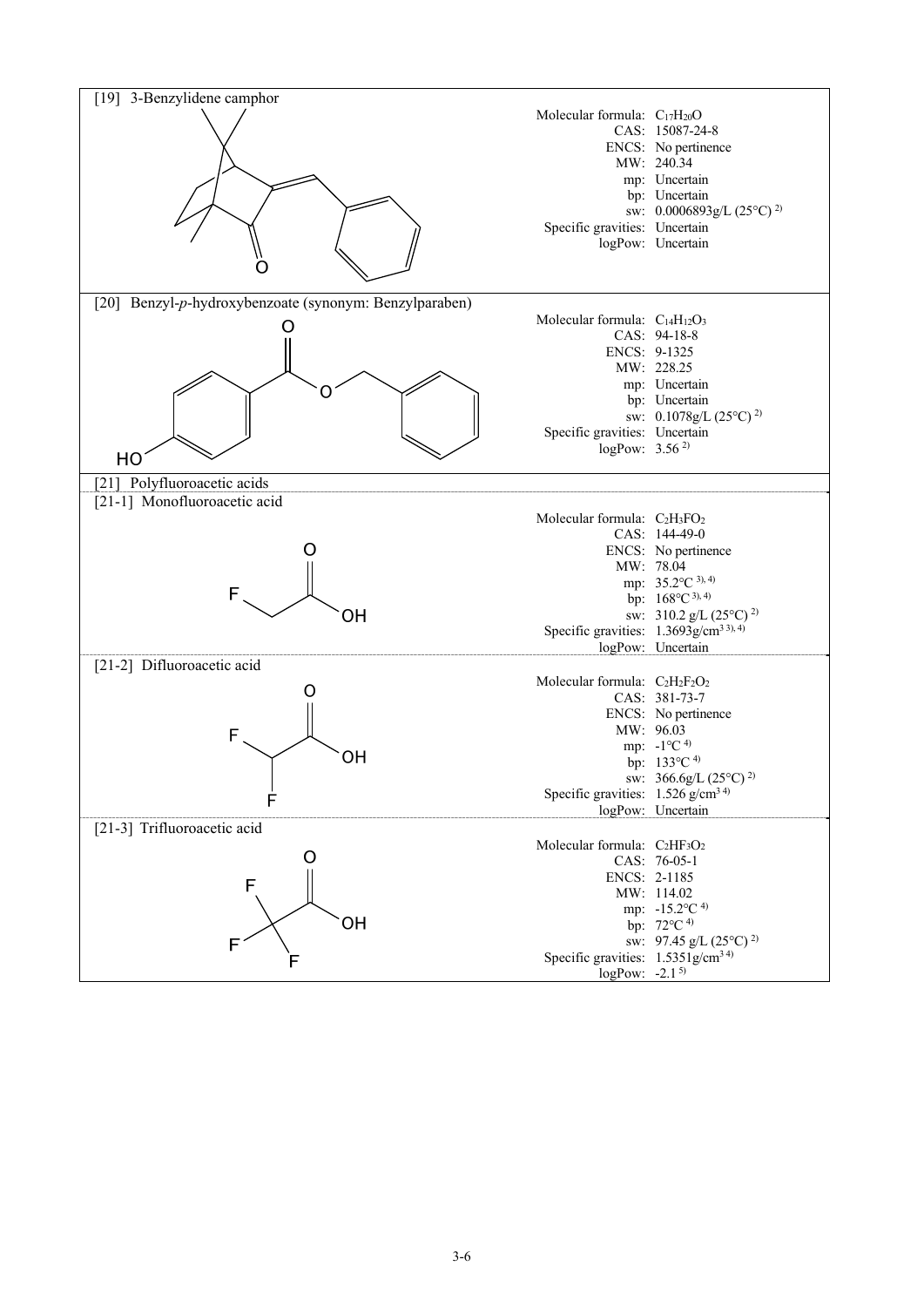

References

- 1) O'Neil, M.J. (ed), The Merck Index 15th Edition (2013), CRC Press.
- 2) U.S. EPA, Estimation Programs Interface (EPI) Suite v4.1 (http://www.epa.gov/oppt/exposure/pubs/episuitedl.htm)
- 3) U.S. National Library of Medicine, Hazardous Substances Data Bank (HSDB)
- (https://pubchem.ncbi.nlm.nih.gov/, Browse the site in October 2020.)
- 4) Rumble, J.R. (ed), CRC Handbook of Chemistry and Physics 98th Edition (2017), The Royal society of Chemistry.
- 5) International Programme on Chemical Safty, International Chemical Safety Cards (ICSC) (http://www.ilo.org/safework/info/publications/WCMS\_113134/lang--en/index.htm, Browse the site in October 2020.)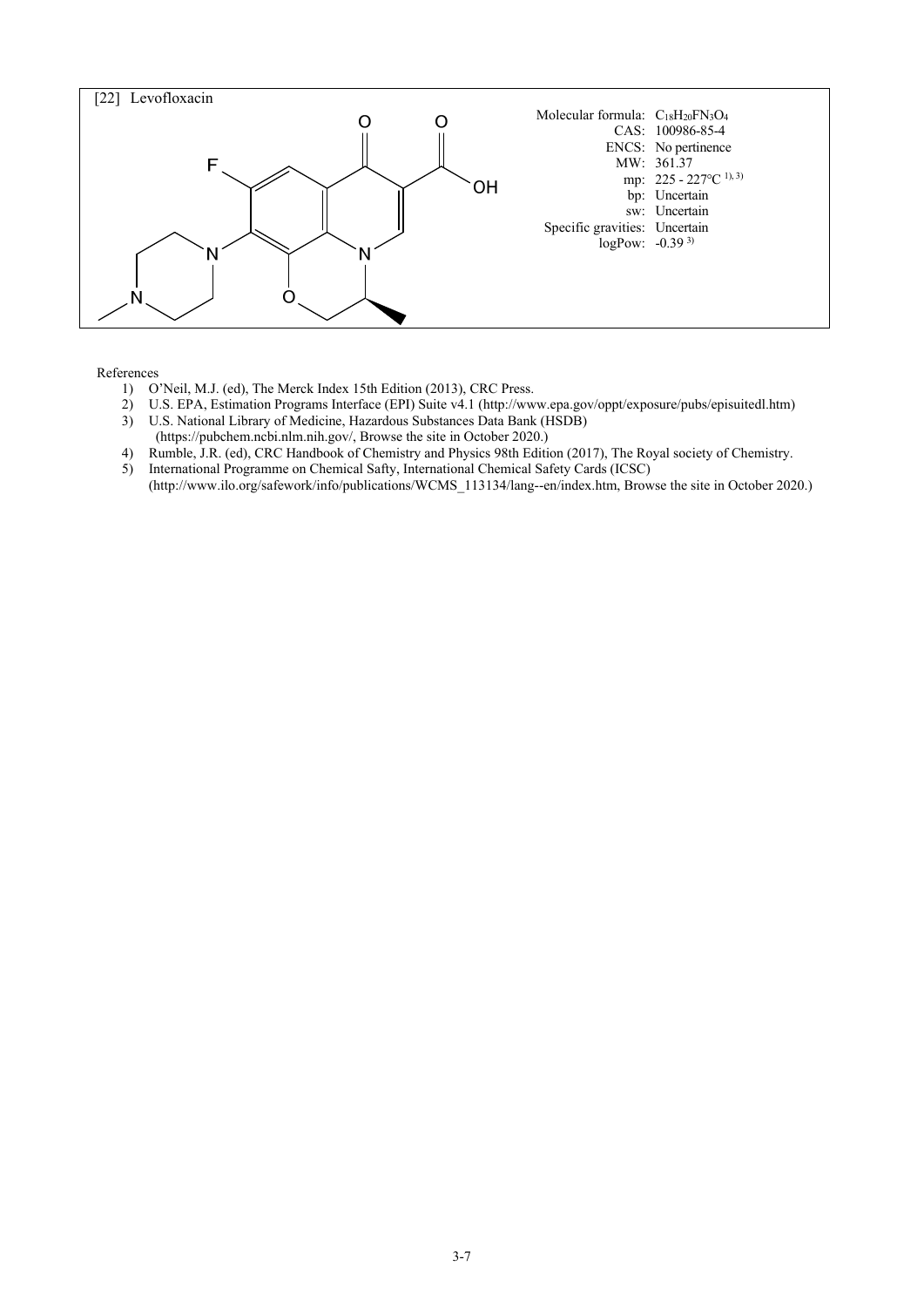## **3. Surveyed site and procedure**

In the Initial Environmental Survey, the sampling and analysis of specimens was entrusted to prefectural governments and government-designated cities across Japan, and some specimens were sampled and analysed by private analytical laboratories.

|  | (1) Organisations responsible for sampling |  |  |
|--|--------------------------------------------|--|--|
|  |                                            |  |  |

| Local           |                                                                                           |                  | Surveyed media |
|-----------------|-------------------------------------------------------------------------------------------|------------------|----------------|
| communities     | Organisations responsible for sampling *1                                                 | Surface<br>water | Air            |
| Hokkaido        | Environmental Promotion Section, Environment Division, Department of Environment and      |                  |                |
|                 | Lifestyle, Hokkaido Prefectural Government and Hokkaido Research Organization             | $\circ$          | $\circ$        |
|                 | Environmental and Geological Research Department Institute of Environmental Sciences      |                  |                |
| Sapporo City    | Sapporo City Institute of Public Health                                                   | $\circ$          |                |
| Iwate Pref.     | Research Institute for Environmental Sciences and Public Health of Iwate Prefecture       | $\circ$          |                |
| Miyagi Pref.    | Miyagi Prefectural Institute of Public Health and Environment                             | $\circ$          |                |
| Sendai City     | Sendai City Institute of Public Health                                                    | $\circ$          | $\circ$        |
| Akita Pref.     | Akita Research Center for Public Health and Environment                                   | $\circ$          |                |
| Yamagata Pref.  | Yamagata Environmental Science Research Center                                            | $\circ$          | $\circ$        |
| Ibaraki Pref.   | Ibaraki Kasumigaura Environmental Science Center                                          | $\circ$          | $\circ$        |
| Tochigi Pref.   | Tochigi Prefectural Institute of Public Health and Environmental Science                  | $\circ$          |                |
| Gunma Pref.     | Gunma Prefectural Institute of Public Health and Environmental Sciences                   | $\circ$          |                |
| Saitama Pref.   | Center for Environmental Science in Saitama                                               | $\circ$          | $\circ$        |
| Saitama City    | Saitama City Institute of Health Science and Research                                     | $\circ$          | $\circ$        |
| Chiba Pref.     | Chiba Prefectural Environmental Research Center                                           | $\circ$          | $\circ$        |
| Tokyo Met.      | Environmental Improvement Division, Bureau of Environment, Tokyo Metropolitan             |                  |                |
|                 | Government and Tokyo Metropolitan Research Institute for Environmental Protection         | $\circ$          | $\circ$        |
| Kanagawa Pref.  | Kanagawa Environmental Research Center                                                    |                  | $\circ$        |
| Yokohama City   | Yokohama Environmental Science Research Institute                                         | $\circ$          | $\circ$        |
| Kawasaki City   | Kawasaki Environment Research Institute                                                   | $\circ$          |                |
| Niigata Pref.   | Niigata Prefectural Institute of Public Health and Environmental Sciences                 | $\circ$          |                |
| Toyama Pref.    | Environment Preservation Division, Living Environmental and Cultural Affairs Department,  |                  |                |
|                 | Toyama Prefectural Government and Toyama Prefectural Environmental Science Research       | $\circ$          | $\circ$        |
|                 | Center                                                                                    |                  |                |
| Ishikawa Pref.  | Ishikawa Prefectural Institute of Public Health and Environmental Science                 | $\circ$          | $\circ$        |
| Nagano Pref.    | Nagano Environmental Conservation Research Institute                                      | $\circ$          | $\circ$        |
| Shizuoka Pref.  | Shizuoka Institute of Environment and Hygiene                                             | $\circ$          |                |
| Aichi Pref.     | Aichi Environmental Research Center                                                       | $\circ$          |                |
| Nagoya City     | Nagoya City Environmental Science Research Center, Regional Environmental measures        |                  |                |
|                 | Division, Environmental Bureau, Nagoya city                                               | $\circ$          | $\circ$        |
| Mie Pref.       | Mie Prefecture Health and Environment Research Institute                                  | $\circ$          | $\circ$        |
| Shiga Pref.     | Lake Biwa Environmental Research Institute                                                | $\circ$          | $\circ$        |
| Kyoto Pref.     | Kyoto Prefectural Institute of Public Health and Environment                              | $\circ$          |                |
| Kyoto City      | Kyoto City Institute of Health and Environmental Sciences                                 | $\circ$          | $\circ$        |
| Osaka Pref.     | Environment Preservation Division, Environment Management Office, Department of           |                  |                |
|                 | Environment, Agriculture, Forestry and Fisheries, Osaka Prefectural Government            | $\circ$          | $\circ$ *2     |
| Osaka City      | Osaka City Institute of Public Health and Environmental Sciences                          | $\circ$          |                |
| Hyogo Pref.     | Water and Air Quality Control Division, Environmental Management Bureau, Agricultural and |                  |                |
|                 | Environmental Affairs Department, Hyogo Prefectural Government and Hyogo Prefectural      | $\circ$          | O              |
|                 | Institute of Environmental Sciences, Hyogo Environmental Advancement Association          |                  |                |
| Kobe City       | Natural Environmental Symbiotic Division, Environmental Preservation Branch, Environment  |                  |                |
|                 | Bureau, Kobe City and Kobe Institute of Health, Welfare Bureau, Health Division, Health   | $\circ$          |                |
| Nara Pref.      | Nara Prefecture Landscape and Environment Center                                          | $\circ$          |                |
| Wakayama Pref.  | Wakayama Prefectural Research Center of Environment and Public Health                     | $\circ$          |                |
| Okayama Pref.   | Okayama Prefectural Institute for Environmental Science and Public Health                 |                  |                |
| Yamaguchi Pref. |                                                                                           | $\circ$          |                |
|                 | Yamaguchi Prefectural Institute of Public Health and Environment                          | $\circ$          | O              |
| Tokushima Pref. | Tokushima Prefectural Pablic Health, Pharmaceutical and Environmental Sciences Center     | $\circ$          | $\circ$        |
| Kagawa Pref.    | Kagawa Prefectural Research Institute for Environmental Sciences and Public Health        | $\circ$          | $\circ$        |
| Ehime Pref.     | Ehime Prefectural Institute of Public Health and Environmental Science                    | $\circ$          |                |
| Fukuoka Pref.   | Fukuoka Institute of Health and Environmental Sciences                                    | $\circ$          |                |
| Kitakyushu City | Kitakyushu City Institute of Health and Environmental Sciences                            | $\circ$          |                |
| Fukuoka City    | Fukuoka City Institute for Hygiene and the Environment                                    | $\circ$          |                |
| Saga Pref.      | Saga Prefectural Environmental Research Center                                            | $\circ$          | $\circ$        |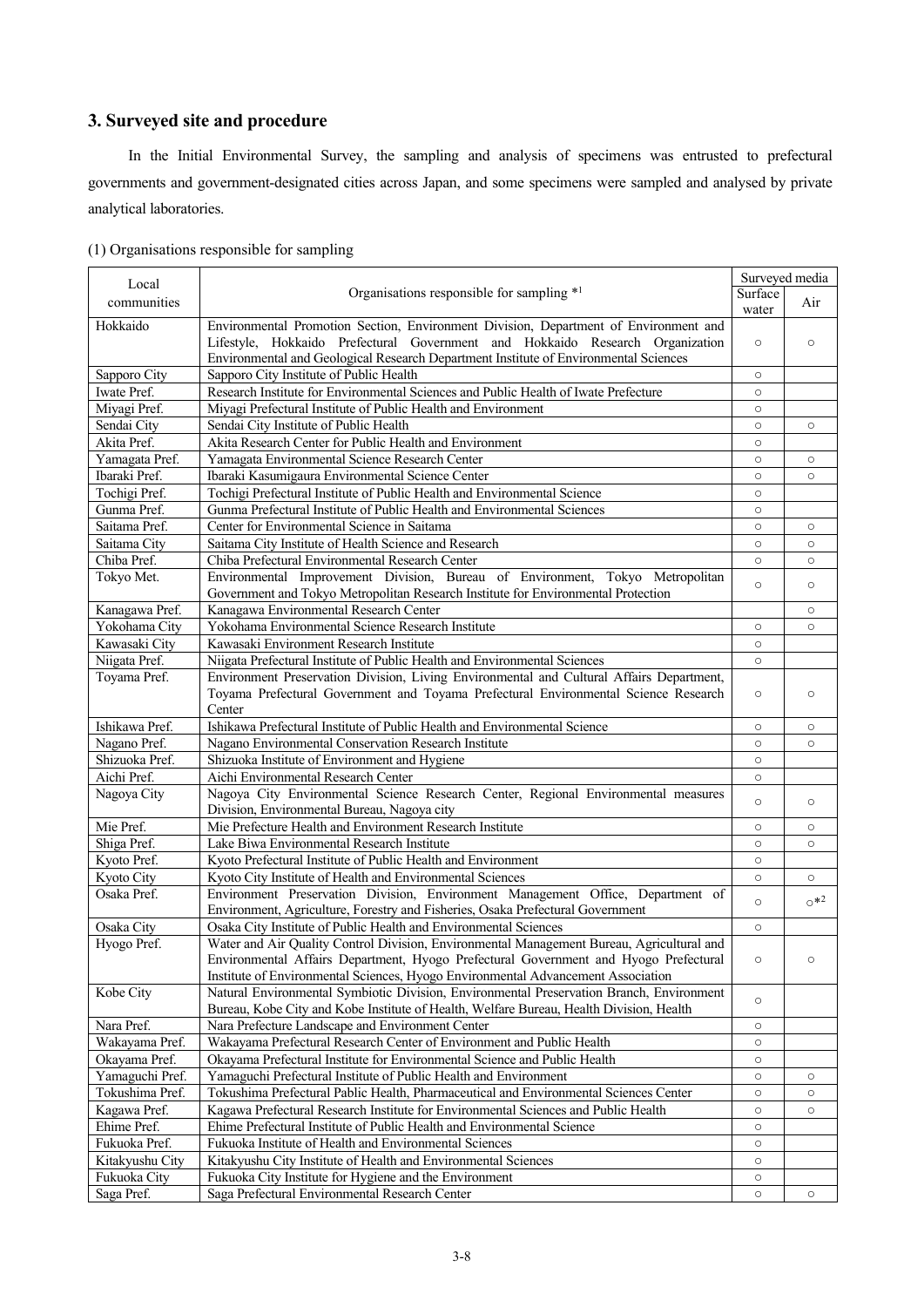| Local          |                                                                                                                                    | Surveyed media |     |
|----------------|------------------------------------------------------------------------------------------------------------------------------------|----------------|-----|
| communities    | Organisations responsible for sampling $*1$                                                                                        | Surface        | Air |
|                |                                                                                                                                    | water          |     |
| Kumamoto Pref. | Kumamoto Prefectural Institute of Public-Health and Environmental Science                                                          |                |     |
| Oita Pref.     | Environment Preservation Division, Department of Environment, Oita Prefectural Government                                          |                |     |
|                | and Oita Prefectural Institute of Health and Environment                                                                           |                |     |
| Mivazaki Pref. | Mivazaki Prefectural Institute for Public Health and Environment                                                                   |                |     |
|                | (Met. 1) $*1$ , Queenledi are used as 1.1 corrections and decoded the 4 to 4 chain $\alpha$ and $\alpha$ are $\alpha$ and $\alpha$ |                |     |

(Note 1) \*1: Organisations responsible for sampling are described by their official names in FY 2019.

(Note 2) \*2: That organization cooperated with a private analytical laboratory in sampling specimens

#### (2) Surveyed sites and target chemicals

The numbers of target chemicals (groups) and the numbers of surveyed sites, etc. by surveyed medium in the initial environmental survey were as shown in the following table.

The target chemicals and the national distribution map of the survey sites for each medium are shown in Table 1-1-1and Fig.1-1-1 for surface water, Table 1-1-2 and Fig.1-1-2 for air.

In addition, about 20 sites were selected as survey sites per target chemical. To obtain data for areas to be expected to high concentrations in the general environment survey sites are selected based on information regarding releases and emissions. Among the sites considering to rank in the top of PRTR emissions, it was included the surrounding sites where samples can be taken in the survey sites.

| Surveyed media | Numbers of local | Numbers of target  | Numbers of surveyed sites | Numbers of samples at a |
|----------------|------------------|--------------------|---------------------------|-------------------------|
|                | communities      | chemicals (groups) |                           | surveyed site           |
| Surface water  | 41               |                    |                           |                         |
| Air            | $24*$            |                    |                           |                         |
| All media      | 46               | $\sim$             | 96                        |                         |

(Note) \*: For 1 of the 24 organization, it was cooperated with a private analytical laboratory in sampling specimens.

### (3) Detection limit

The detection limits of analysed values reported by the analytical laboratory are not necessarily the same because of differences in the properties of specimens and in the available measurement equipment. To enable summarisation, therefore, a unified detection limit is predetermined and the analytical values reported by the analytical laboratory are summarised by the following procedure.

Treatment of measured value as an undetected value in high-sensitivity analysis

In the case of high-sensitivity analysis, in which the detection limit of the analytical laboratory is lower than the unified detection limit, any measured value lower than the unified detection limit is treated as an undetected value in the nationwide summary (see schematic (A)).

Elimination of undetected values in low-sensitivity analysis from summary subject

When the detection limit of the analytical laboratory is higher than the unified detection limit, any target chemical not detected is eliminated from the subject of the summary (see schematic (B)).

When the instrument detection limit (IDL) and the method detection limit (MDL) are given in the analytical method, which is described in reports on the investigation of the development of analytical methods for chemicals and adopted in the Initial Environmental Survey (hereafter, the Initial Environmental Survey Analytical Method), if the IDL measured by the analytical laboratory is lower than the given IDL, the MDL of the Initial Environmental Survey Analytical Method is used as the detection limit by the analytical laboratory.

When IDL and MDL are not given in the Initial Environmental Survey Analytical Method, the detection limit is predetermined by the following procedure.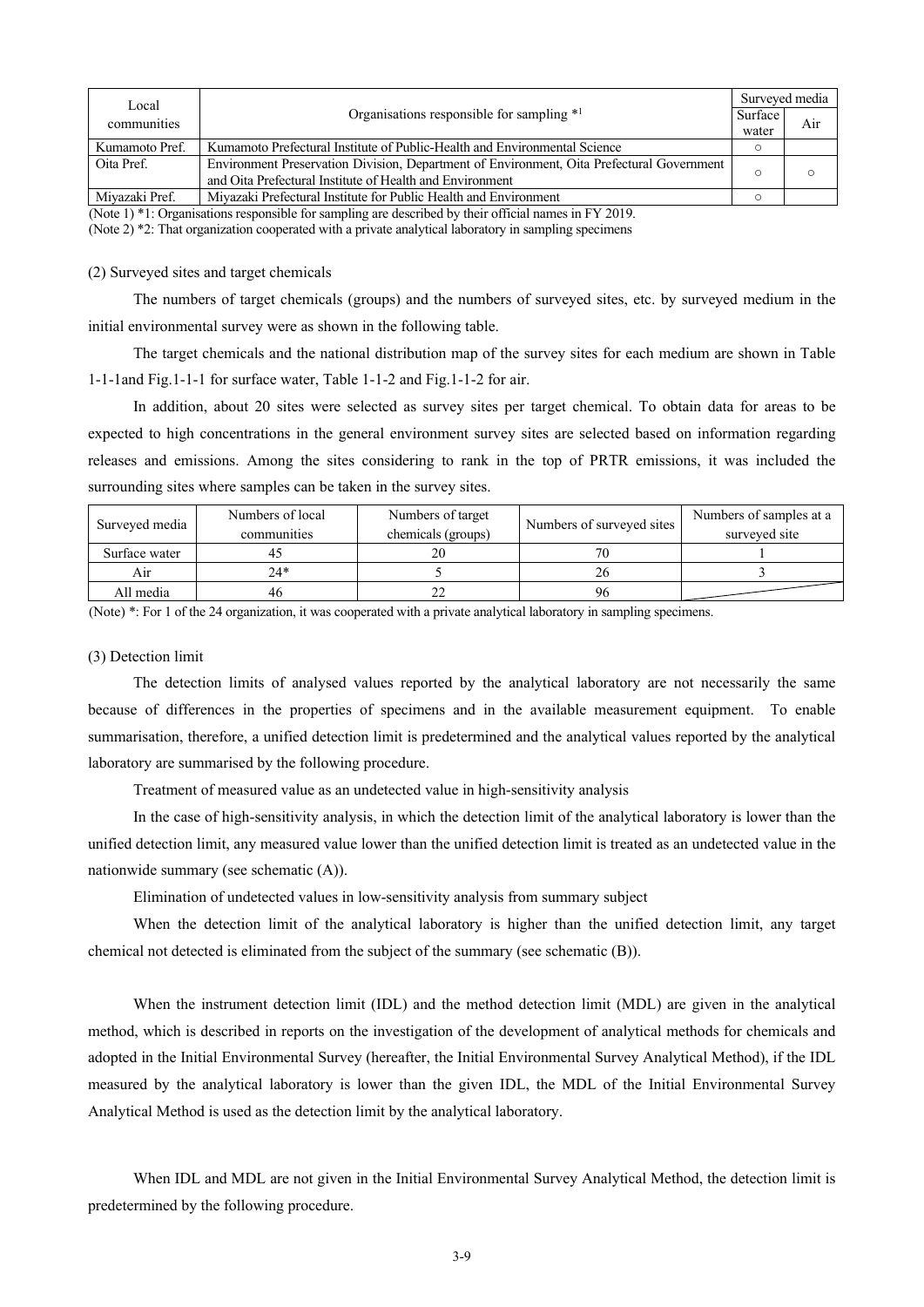When the analytical laboratory calculates the appropriate IDL and MDL following the calculation method stated in the analytical method development instruction manuals, this calculated MDL is used as the detection limit by the analytical laboratory.

When the appropriate IDL and MDL are not calculated by the analytical laboratory, one of the following procedures was employed to establish the detection limit by the analytical laboratory.

- ・deduction from the IDL and MDL calculated for the corresponding chemical by Initial Environmental Survey Analytical Method or other analytical laboratories
- ・deduction from the lowest calibration curve concentration and the results of recovery tests
- ・deduction from the results of addition and collection tests, the results of operation blank tests, and the signal/noise ratio (S/N ratio) obtained from the chromatogram of environmental specimens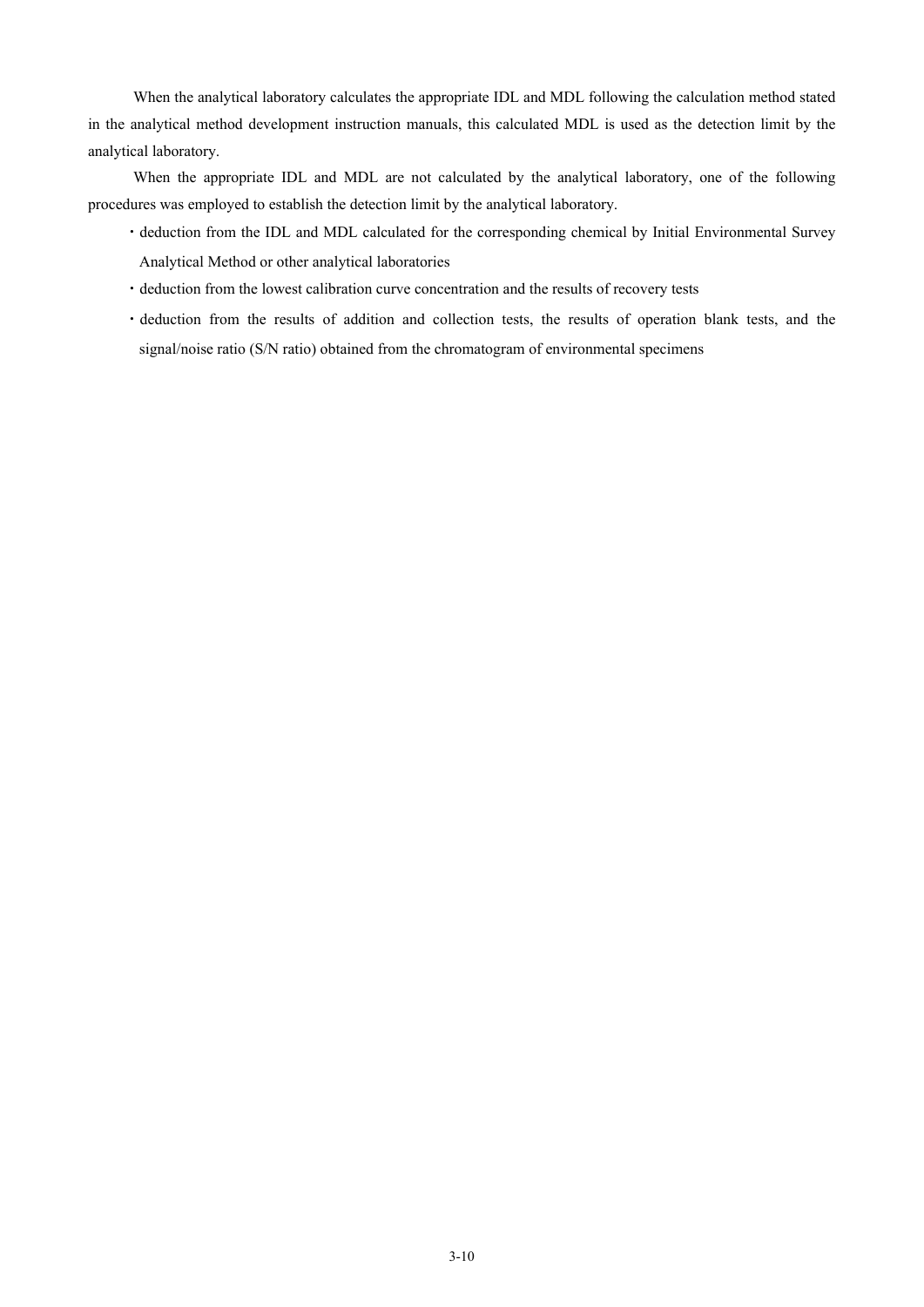

Schematic of procedure for data summarisation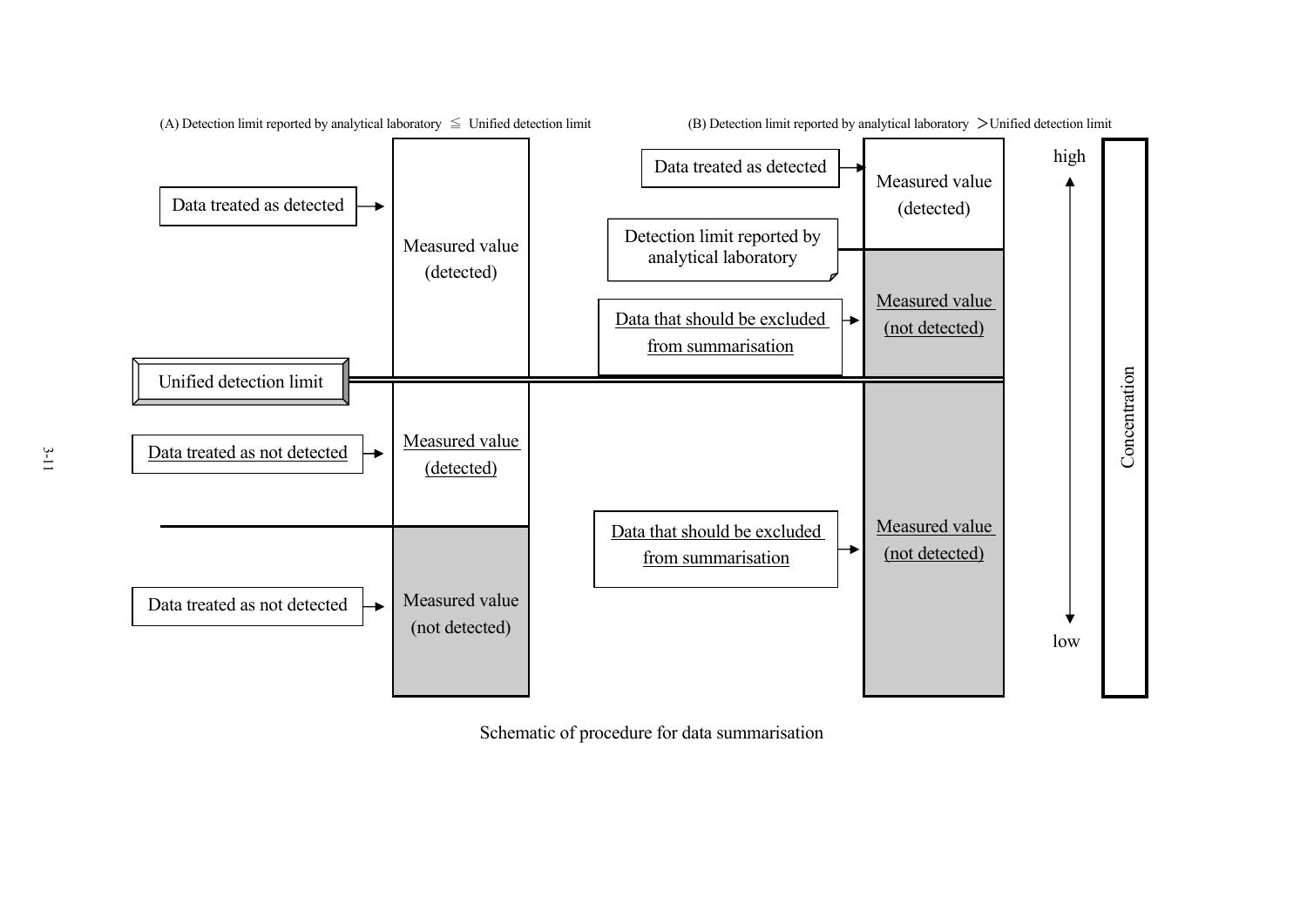| Local                         | Surveyed sites                                         | Target chemicals<br>[1] [[2] [[3] [[4] [[5] [[7] [[8] [[9] [[10][[11][[12][[13][[14][[15][[16][[18][[19][[20][[21][[22] |         |                    |         |         |         |         |         |         |                    |                    |         |         |         |         |         |         |         |         |         |
|-------------------------------|--------------------------------------------------------|-------------------------------------------------------------------------------------------------------------------------|---------|--------------------|---------|---------|---------|---------|---------|---------|--------------------|--------------------|---------|---------|---------|---------|---------|---------|---------|---------|---------|
| communities                   |                                                        |                                                                                                                         |         |                    |         |         |         |         |         |         |                    |                    |         |         |         |         |         |         |         |         |         |
| Hokkaido                      | Suzuran-ohashi Bridge, Riv Tokachi                     | $\circ$                                                                                                                 | $\circ$ |                    | $\circ$ |         | $\circ$ |         | $\circ$ | $\circ$ | $\circ$            |                    |         | $\circ$ | $\circ$ | $\circ$ |         |         |         | $\circ$ |         |
|                               | (Obihiro City)<br>Inou-ohashi Bridge, Riv. Ishikari    |                                                                                                                         |         |                    |         |         |         |         |         |         |                    |                    |         |         |         |         |         |         |         |         |         |
|                               | (Asahikawa City)                                       | $\circ$                                                                                                                 | $\circ$ |                    | $\circ$ |         | $\circ$ |         | $\circ$ | $\circ$ | $\circ$            |                    |         | $\circ$ | $\circ$ | $\circ$ | $\circ$ |         | $\circ$ |         |         |
|                               | Ishikarikakokyo Bridge, Mouth of                       |                                                                                                                         |         |                    |         |         |         |         |         |         |                    |                    |         |         |         |         |         |         |         |         |         |
|                               | Riv. Ishikari (Ishikari City)                          | $\circ$                                                                                                                 | $\circ$ |                    | $\circ$ | $\circ$ | $\circ$ | $\circ$ | $\circ$ | $\circ$ | $\circ$            | $\circ$            | $\circ$ |         |         | $\circ$ |         | $\circ$ |         | $\circ$ | $\circ$ |
|                               | Tomakomai Port                                         |                                                                                                                         |         | $\circ$            |         | $\circ$ |         |         |         | $\circ$ |                    |                    |         |         |         |         |         | $\circ$ |         |         |         |
| Sapporo City                  | Nakanuma of Riv.Toyohira                               |                                                                                                                         |         |                    |         |         |         | $\circ$ |         |         |                    |                    |         |         |         |         |         |         |         |         | $\circ$ |
|                               | (Sapporo City)<br>Daiichishinkawa-bashi Bridge, Riv.   |                                                                                                                         |         |                    |         |         |         |         |         |         |                    |                    |         |         |         |         |         |         |         |         |         |
|                               | Shin (Sapporo City)                                    | $\circ$                                                                                                                 |         |                    |         |         | $\circ$ |         | $\circ$ |         |                    |                    |         |         |         |         |         |         |         |         | $\circ$ |
| Iwate Pref.                   | Toyosawa-bashi Bridge, Riv.                            |                                                                                                                         |         |                    |         |         |         |         |         |         |                    |                    |         |         |         |         |         |         |         |         |         |
|                               | Toyosawa (Hanamaki City)                               |                                                                                                                         | $\circ$ | $\circ$            | $\circ$ |         |         |         |         | $\circ$ |                    | $\circ$            | $\circ$ | $\circ$ | $\circ$ |         | $\circ$ |         | $\circ$ |         |         |
| Miyagi Pref.                  | Futatsuya-bashi Bridge, Riv.                           |                                                                                                                         | $\circ$ |                    |         | $\circ$ |         |         |         |         |                    | $\circ$            |         |         |         |         | $\circ$ |         |         |         |         |
|                               | Hasama (Tome City)<br>Sakura-hodoukyou Bridge,         |                                                                                                                         |         |                    |         |         |         |         |         |         |                    |                    |         |         |         |         |         |         |         |         |         |
|                               | Riv.Shiroishi (Shibata Town)                           |                                                                                                                         | $\circ$ |                    |         | $\circ$ |         |         |         |         |                    | $\circ$            |         |         |         |         | $\circ$ |         |         |         |         |
| Sendai City                   | Hirose-ohashi Bridge, Riv. Hirose                      |                                                                                                                         |         |                    |         |         |         |         |         |         |                    |                    |         |         |         |         |         |         |         |         |         |
|                               | (Sendai City)                                          |                                                                                                                         |         |                    |         |         |         |         |         | $\circ$ | $\circ$            |                    |         |         |         | $\circ$ |         |         |         |         |         |
| Akita Pref.                   | Akita Canal (Akita City)                               |                                                                                                                         |         |                    |         |         |         |         |         |         |                    |                    |         | $\circ$ | $\circ$ | $\circ$ |         | $\circ$ | $\circ$ | $\circ$ | $\circ$ |
| Yamagata                      | Mouth of Riv. Mogami (Sakata                           |                                                                                                                         | $\circ$ | $\circ$            |         | $\circ$ |         | $\circ$ |         |         |                    | $\circ$            |         | $\circ$ | $\circ$ |         | $\circ$ |         |         | $\circ$ | $\circ$ |
| Pref.                         | City)<br>Goten-bashi Bridge, Riv. Mogami               |                                                                                                                         |         |                    |         |         |         |         |         |         |                    |                    |         |         |         |         |         |         |         |         |         |
|                               | (Murayama City)                                        |                                                                                                                         |         |                    |         |         |         |         |         |         |                    |                    |         |         |         |         |         |         | $\circ$ |         |         |
| Ibaraki Pref.                 | Tonekamome-ohasi Bridge, Mouth                         |                                                                                                                         |         |                    |         |         |         |         |         |         |                    |                    |         |         |         |         |         |         |         |         |         |
|                               | of Riv. Tone (Kamisu City)                             | $\circ$                                                                                                                 | $\circ$ | $\circ$            | $\circ$ | $\circ$ |         | $\circ$ | $\circ$ | $\circ$ | $\circ$            | $\circ$            | $\circ$ | $\circ$ | $\circ$ |         | $\circ$ |         | $\circ$ |         |         |
| Tochigi Pref.                 | Tagawa Kyubun Area Head Works,                         |                                                                                                                         | $\circ$ |                    | $\circ$ |         |         | $\circ$ |         | $\circ$ | $\circ$            |                    | $\circ$ |         |         |         |         | $\circ$ |         |         |         |
|                               | Riv. Tagawa (Utsunomiya City)                          |                                                                                                                         |         |                    |         |         |         |         |         |         |                    |                    |         |         |         |         |         |         |         |         |         |
| Gunma Pref.                   | Okuhara-bashi Bridge, Riv. Arato<br>(Maebashi City)    |                                                                                                                         |         |                    |         |         |         |         |         |         |                    |                    |         | $\circ$ | $\circ$ |         |         |         |         |         |         |
| Saitama Pref.                 | Akigaseshusuizeki of Riv. Arakawa                      |                                                                                                                         |         |                    |         |         |         |         |         |         |                    |                    |         |         |         |         |         |         |         |         |         |
|                               | (Shiki City)                                           |                                                                                                                         | $\circ$ |                    |         | $\circ$ |         |         |         |         |                    |                    |         | $\circ$ | $\circ$ |         | $\circ$ |         |         |         |         |
| Saitama City                  | Nakadote-hashi Bridge, Riv. Kamo<br>(Saitama City)     |                                                                                                                         |         |                    |         | $\circ$ |         |         |         |         |                    |                    | $\circ$ |         |         |         |         |         | $\circ$ |         |         |
| Chiba Pref.                   | Asai-bashi Bridge, Riv. Yourou<br>(Ichihara City)      | $\circ$                                                                                                                 | $\circ$ |                    | $\circ$ |         | $\circ$ | $\circ$ | $\circ$ |         |                    | $\circ$            | $\circ$ |         |         | $\circ$ | $\circ$ | $\circ$ |         | $\circ$ | $\circ$ |
|                               | Coast of Ichihara and Anegasaki                        |                                                                                                                         | $\circ$ | $\circ$            | $\circ$ |         | $\circ$ |         |         |         |                    |                    |         |         |         |         |         |         |         |         |         |
| Tokyo Met.                    | Mouth of Riv. Arakawa (Koto                            |                                                                                                                         |         |                    |         |         |         |         |         |         |                    |                    |         |         |         |         |         |         |         |         |         |
|                               | Ward)                                                  | $\circ$                                                                                                                 | $\circ$ | $\circ$            | $\circ$ | $\circ$ | $\circ$ | $\circ$ | $\circ$ | $\circ$ | $\circ$            | $\circ$            | $\circ$ | $\circ$ | $\circ$ | $\circ$ | $\circ$ | $\circ$ | $\circ$ | $\circ$ | $\circ$ |
|                               | Mouth of Riv. Sumida (Minato<br>Ward)                  | $\circ$                                                                                                                 | $\circ$ | $\circ$            | $\circ$ | $\circ$ | $\circ$ | $\circ$ | $\circ$ | $\circ$ | $\circ$            | $\circ$            | $\circ$ | $\circ$ | $\circ$ | $\circ$ | $\circ$ | $\circ$ | $\circ$ | $\circ$ | $\circ$ |
| Yokohama                      | Kamenoko-bashi Bridge,                                 | $\circ$                                                                                                                 | $\circ$ | $\circ$            | $\circ$ | $\circ$ | $\circ$ | $\circ$ | $\circ$ | $\circ$ | $\circ$            | $\circ$            | $\circ$ | $\circ$ | $\circ$ | $\circ$ | $\circ$ | $\circ$ | $\circ$ | $\circ$ | $\circ$ |
| City                          | Riv.Tsurumi (Yokohama City)                            |                                                                                                                         |         |                    |         |         |         |         |         |         |                    |                    |         |         |         |         |         |         |         |         |         |
| Kawasaki                      | Yokohama Port<br>Mouth of Riv. Tama (Kawasaki          |                                                                                                                         | $\circ$ | $\circ$            | $\circ$ | $\circ$ | $\circ$ | $\circ$ | $\circ$ | $\circ$ |                    | $\circ$            | $\circ$ |         |         | $\circ$ | $\circ$ |         |         | $\circ$ | $\circ$ |
| City                          | City)                                                  | $\circ$                                                                                                                 | $\circ$ | $\circ$            |         |         |         | $\circ$ | $\circ$ |         | $\circ$            |                    | $\circ$ |         |         |         | $\circ$ | $\circ$ | $\circ$ | $\circ$ |         |
|                               | Front of Chidori Town, Keihin                          |                                                                                                                         |         |                    |         |         |         |         |         |         |                    |                    |         |         |         |         |         |         |         |         |         |
|                               | Canal, Port of Kawasaki                                | $\circ$                                                                                                                 |         |                    |         |         |         |         | $\circ$ |         |                    |                    |         |         |         |         |         |         | $\circ$ | $\circ$ |         |
|                               | Front of Ougi Town, Keihin Canal,                      |                                                                                                                         |         |                    | $\circ$ |         | $\circ$ | $\circ$ |         |         |                    |                    |         |         |         | $\circ$ |         | $\circ$ |         |         | $\circ$ |
|                               | Port of Kawasaki*<br>Lower Riv. Shinano (Niigata City) |                                                                                                                         |         | $\circ$            |         |         |         |         |         |         |                    | $\circ$            |         |         |         |         |         |         |         |         |         |
| Niigata Pref.<br>Toyama Pref. | Offshore of Uozu City, Toyama                          |                                                                                                                         |         |                    |         |         | $\circ$ |         | $\circ$ |         | $\circ$            |                    | $\circ$ | $\circ$ | $\circ$ |         | $\circ$ |         |         | $\circ$ | $\circ$ |
|                               | Bay                                                    |                                                                                                                         |         |                    |         | $\circ$ |         |         |         |         |                    |                    |         |         |         |         |         |         |         |         |         |
| Ishikawa                      | Mouth of Riv. Sai (Kanazawa City)                      |                                                                                                                         |         |                    |         |         |         |         |         |         |                    |                    |         |         |         |         |         |         |         |         |         |
| Pref.                         |                                                        | $\circ$                                                                                                                 |         |                    | $\circ$ | $\circ$ | $\circ$ | $\circ$ | $\circ$ |         | $\circ$            | $\circ$            |         | $\circ$ | $\circ$ | $\circ$ |         | $\circ$ | $\circ$ | $\circ$ | $\circ$ |
| Nagano Pref.                  | Tategahana-bashi Bridge, Riv.                          |                                                                                                                         | $\circ$ |                    |         |         |         | $\circ$ |         |         |                    |                    | $\circ$ |         |         | $\circ$ | $\circ$ | $\circ$ |         |         |         |
|                               | Shinano (Nakano City)                                  |                                                                                                                         |         |                    |         |         |         |         |         |         |                    |                    |         |         |         |         |         |         |         |         |         |
| Shizuoka                      | Lake Suwa (center)<br>Shimizu Port                     |                                                                                                                         |         | $\circ$<br>$\circ$ |         |         |         |         |         |         | $\circ$<br>$\circ$ | $\circ$<br>$\circ$ |         | $\circ$ | $\circ$ | $\circ$ | $\circ$ |         |         | $\circ$ | $\circ$ |
| Pref.                         | Kaketsuka-bashi Bridge, Riv.                           |                                                                                                                         |         |                    |         |         |         |         |         |         |                    |                    |         |         |         |         |         |         |         |         |         |
|                               | Tenryu (Iwata City)                                    | $\circ$                                                                                                                 |         |                    |         |         |         |         | $\circ$ |         |                    |                    |         | $\circ$ | $\circ$ |         |         | $\circ$ |         | $\circ$ |         |
|                               | Downstream of Riv.Yokosuka                             |                                                                                                                         |         |                    |         |         |         |         |         |         |                    |                    |         | $\circ$ | $\circ$ |         |         |         | $\circ$ |         |         |
|                               | (Kosai Ciyt)                                           |                                                                                                                         |         |                    |         |         |         |         |         |         |                    |                    |         |         |         |         |         |         |         |         |         |
| Aichi Pref.                   | West of Shiomi Wharf, Nagoya Port                      |                                                                                                                         |         | $\circ$            | $\circ$ | $\circ$ | $\circ$ | $\circ$ | $\circ$ | $\circ$ | $\circ$            | $\circ$            | $\circ$ |         |         | $\circ$ | $\circ$ |         | $\circ$ | $\circ$ |         |

## Table 1-1-1 List of surveyed sites (surface water) and target chemicals in the Initial Environmental Survey in FY2019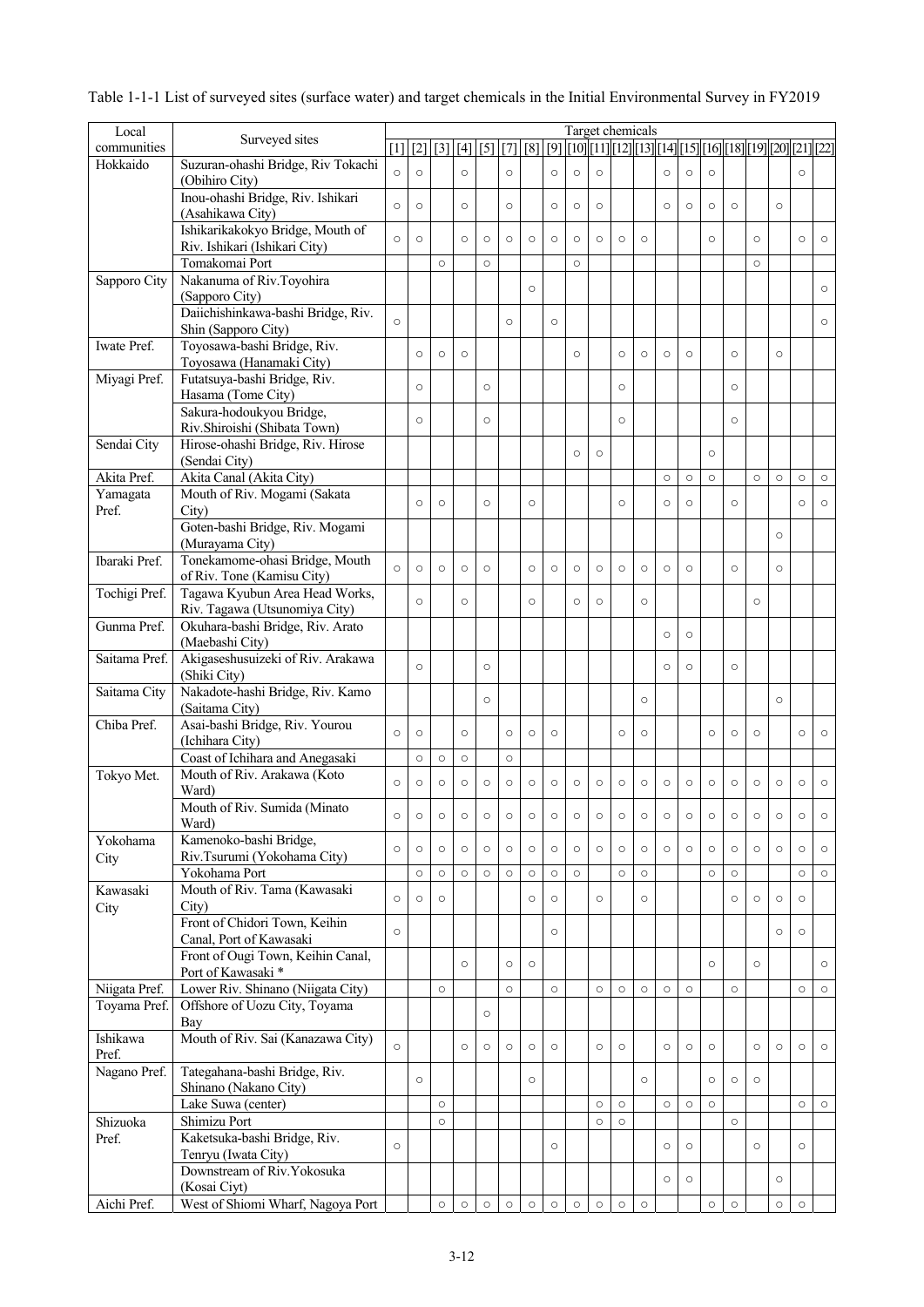| Local              | Surveyed sites                             |         |         |         |         |         |         |         |         |         | Target chemicals |         |         |         |         |         |         |         |         |                                                                                                     |         |
|--------------------|--------------------------------------------|---------|---------|---------|---------|---------|---------|---------|---------|---------|------------------|---------|---------|---------|---------|---------|---------|---------|---------|-----------------------------------------------------------------------------------------------------|---------|
| communities        |                                            |         |         |         |         |         |         |         |         |         |                  |         |         |         |         |         |         |         |         | [1] [[2] [[3] [[4] [[5] [[7] [[8] [[9] [[10][[11][[12][[13][[14][[15][[16][[18][[19][[20][[21][[22] |         |
| Nagoya City        | Minatoshinbashi Bridge, Riv. Hori          | $\circ$ | $\circ$ |         | $\circ$ | $\circ$ | $\circ$ |         | $\circ$ |         | $\circ$          |         |         | $\circ$ | $\circ$ | $\circ$ |         | $\circ$ | $\circ$ |                                                                                                     | $\circ$ |
|                    | (Nagoya City)                              |         |         |         |         |         |         |         |         |         |                  |         |         |         |         |         |         |         |         |                                                                                                     |         |
|                    | South of Shiomi Wharf, Nagoya              |         |         | $\circ$ |         |         |         |         |         | $\circ$ |                  |         |         |         |         |         |         |         |         |                                                                                                     |         |
|                    | Port                                       |         |         |         |         |         |         |         |         |         |                  |         |         |         |         |         |         |         |         |                                                                                                     |         |
| Mie Pref.          | Yokkaichi Port                             |         |         | $\circ$ |         | $\circ$ |         | $\circ$ |         | $\circ$ | $\circ$          |         |         |         |         |         |         |         | $\circ$ | $\circ$                                                                                             |         |
|                    | Toba Port                                  | $\circ$ |         |         |         |         |         | $\circ$ | $\circ$ |         |                  | $\circ$ |         |         |         |         | $\circ$ | $\circ$ |         |                                                                                                     |         |
| Shiga Pref.        | Lake Biwa (center, offshore of             |         |         |         |         |         |         |         |         |         |                  |         |         |         |         |         |         |         |         |                                                                                                     |         |
|                    | Minamihira)                                |         |         | $\circ$ |         |         |         |         |         |         |                  |         | $\circ$ |         |         |         |         | $\circ$ | $\circ$ |                                                                                                     |         |
|                    | Lake Biwa (center, offshore of             |         |         |         |         |         |         |         |         |         |                  |         |         |         |         |         |         |         |         |                                                                                                     |         |
|                    | Karasaki)                                  |         |         | $\circ$ |         |         |         |         |         |         |                  |         | $\circ$ |         |         |         |         | $\circ$ | $\circ$ |                                                                                                     |         |
| Kyoto Pref.        | Miyazu Port                                |         |         | $\circ$ |         |         | $\circ$ |         |         |         |                  | $\circ$ | $\circ$ |         |         |         |         |         |         | $\circ$                                                                                             |         |
|                    | Gokou-bashi Bridge, Riv. Kizu              |         |         |         |         |         |         |         |         |         |                  |         |         |         |         |         |         |         |         |                                                                                                     |         |
|                    | (Yawata City)                              | $\circ$ |         |         |         |         |         |         | $\circ$ |         | $\circ$          |         |         | $\circ$ | $\circ$ |         |         | $\circ$ |         |                                                                                                     |         |
| Kyoto City         | Miyamae-bashi Bridge, Riv.                 |         |         |         |         |         |         |         |         |         |                  |         |         |         |         |         |         |         |         |                                                                                                     |         |
|                    |                                            |         |         |         |         |         | $\circ$ |         |         |         |                  |         | $\circ$ |         |         |         | $\circ$ |         |         |                                                                                                     |         |
|                    | Katsura (Kyoto City)                       |         |         |         |         |         |         |         |         |         |                  |         |         |         |         |         |         |         |         |                                                                                                     |         |
| Osaka Pref.        | Mouth of Riv. Yamato (Sakai City)          | $\circ$ | $\circ$ | $\circ$ | $\circ$ | $\circ$ | $\circ$ | $\circ$ | $\circ$ | $\circ$ |                  | $\circ$ |         | $\circ$ | $\circ$ | $\circ$ | $\circ$ | $\circ$ | $\circ$ | $\circ$                                                                                             | $\circ$ |
| Osaka City         | Kema-bashi Bridge, Riv. Oh-kawa            | $\circ$ | $\circ$ |         | $\circ$ | $\circ$ | $\circ$ | $\circ$ | $\circ$ | $\circ$ | $\circ$          |         | $\circ$ | $\circ$ | $\circ$ | $\circ$ |         | $\circ$ | $\circ$ |                                                                                                     | $\circ$ |
|                    | (Osaka City)                               |         |         |         |         |         |         |         |         |         |                  |         |         |         |         |         |         |         |         |                                                                                                     |         |
|                    | Osaka Port                                 | $\circ$ | $\circ$ |         | $\circ$ | $\circ$ | $\circ$ | $\circ$ | $\circ$ | $\circ$ | $\circ$          | $\circ$ | $\circ$ |         | $\circ$ | $\circ$ | $\circ$ | $\circ$ | $\circ$ | $\circ$                                                                                             | $\circ$ |
| Hyogo Pref.        | Offshore of Himeji                         |         |         | $\circ$ |         |         |         |         |         |         |                  |         |         |         |         |         |         |         |         | $\circ$                                                                                             |         |
| Kobe City          | Kobe Port (center)                         |         |         |         |         |         | $\circ$ |         | $\circ$ | $\circ$ |                  | $\circ$ | $\circ$ |         |         |         |         |         | $\circ$ |                                                                                                     | $\circ$ |
| Nara Pref.         | Taisho-bashi Bridge, Riv. Yamato           |         |         |         |         |         |         |         |         |         |                  |         |         |         |         |         |         |         |         |                                                                                                     |         |
|                    | (Oji Town)                                 |         | $\circ$ |         |         |         |         |         |         |         |                  |         |         | $\circ$ | $\circ$ |         | $\circ$ |         |         |                                                                                                     | $\circ$ |
| Wakayama           | Kinokawa-ohashi Bridge, Mouth of           |         |         |         |         |         |         |         |         |         |                  |         |         |         |         |         |         |         |         |                                                                                                     |         |
| Pref.              | Riv. Kinokawa (Wakayama City)              | $\circ$ |         |         | $\circ$ | $\circ$ | $\circ$ | $\circ$ | $\circ$ |         |                  | $\circ$ | $\circ$ | $\circ$ | $\circ$ | $\circ$ |         | $\circ$ | $\circ$ | $\circ$                                                                                             | $\circ$ |
| Okayama            | Sasagase-bashi Bridge, Riv.                |         |         |         |         |         |         |         |         |         |                  |         |         |         |         |         |         |         |         |                                                                                                     |         |
| Pref.              | Sasagase (Okayama City)                    | $\circ$ |         |         |         |         | $\circ$ |         |         |         |                  |         | $\circ$ |         |         | $\circ$ | $\circ$ | $\circ$ |         |                                                                                                     | $\circ$ |
|                    | Offshore of Mizushima                      |         |         | $\circ$ |         |         |         |         |         | $\circ$ | $\circ$          |         |         |         |         | $\circ$ |         | $\circ$ |         | $\circ$                                                                                             |         |
|                    |                                            |         |         | $\circ$ |         |         |         |         |         |         | $\circ$          |         |         |         |         |         | $\circ$ |         |         | $\circ$                                                                                             |         |
| Yamaguchi<br>Pref. | Tokuyama Bay                               |         |         |         |         | $\circ$ |         | $\circ$ |         | $\circ$ |                  |         |         |         |         | $\circ$ |         |         |         |                                                                                                     | $\circ$ |
|                    | Offshore of Hagi                           |         |         |         | $\circ$ |         |         |         |         | $\circ$ | $\circ$          | $\circ$ |         |         |         | $\circ$ |         | $\circ$ |         |                                                                                                     |         |
| Tokushima          | Kii-suido Channel                          |         | $\circ$ |         |         |         |         |         |         |         |                  |         |         |         |         |         |         |         |         |                                                                                                     |         |
| Pref.              |                                            |         |         |         |         |         |         |         |         |         |                  |         |         |         |         |         |         |         |         |                                                                                                     |         |
| Kagawa Pref.       | Takamatsu Port                             |         |         | $\circ$ |         |         |         | $\circ$ |         |         |                  |         |         |         |         | $\circ$ |         |         | $\circ$ |                                                                                                     |         |
| Ehime Pref.        | Sawadu Fishing Port                        | $\circ$ |         |         |         | $\circ$ | $\circ$ |         |         |         |                  |         |         |         |         |         |         | $\circ$ |         | $\circ$                                                                                             |         |
|                    | Mishima area, Riv. Iwamatsu                |         |         | $\circ$ |         |         |         |         | $\circ$ |         |                  |         |         | $\circ$ | $\circ$ |         | $\circ$ |         |         |                                                                                                     | $\circ$ |
|                    | (Uwajima City)                             |         |         |         |         |         |         |         |         |         |                  |         |         |         |         |         |         |         |         |                                                                                                     |         |
| Fukuoka            | Kabura-bashi Bridge, Riv. Raizan           | $\circ$ |         |         |         |         |         |         |         |         |                  |         |         |         |         |         |         |         |         |                                                                                                     |         |
| Pref.              | (Itoshima City)                            |         | $\circ$ |         |         |         |         |         |         | $\circ$ |                  | $\circ$ |         | $\circ$ | $\circ$ |         | $\circ$ |         | $\circ$ |                                                                                                     |         |
|                    | Offshore of Omuta                          | $\circ$ | $\circ$ | $\circ$ |         | $\circ$ |         | $\circ$ |         |         |                  | $\circ$ |         |         |         |         | $\circ$ | $\circ$ |         | $\circ$                                                                                             |         |
| Kitakyushu         | Dokai Bay                                  |         |         |         |         |         |         |         |         |         |                  |         |         |         |         |         |         |         |         |                                                                                                     |         |
| City               |                                            |         |         | $\circ$ |         |         |         | $\circ$ |         |         |                  |         |         |         |         | $\circ$ |         |         | $\circ$ | $\circ$                                                                                             |         |
| Fukuoka            | Hakata Bay                                 |         |         |         |         |         |         |         |         |         |                  |         |         |         |         |         |         |         |         |                                                                                                     |         |
| City               |                                            | $\circ$ |         |         | $\circ$ |         | $\circ$ |         | $\circ$ | $\circ$ | $\circ$          |         |         |         |         | $\circ$ |         |         |         |                                                                                                     | $\circ$ |
| Saga Pref.         | Imari Bay                                  |         | $\circ$ |         |         | $\circ$ |         |         |         | $\circ$ |                  |         | $\circ$ |         |         |         |         |         |         |                                                                                                     |         |
|                    | Terada                                     |         |         |         |         |         |         |         |         |         |                  |         |         |         |         |         |         |         |         |                                                                                                     |         |
| Kumamoto           | Sluice,<br>Riv.<br>Konoha<br>(Tamana City) |         | $\circ$ |         |         |         |         |         |         |         |                  |         |         |         |         |         |         |         |         |                                                                                                     |         |
| Pref.              |                                            |         |         |         |         |         |         |         |         |         |                  |         |         |         |         |         |         |         |         |                                                                                                     |         |
| Oita Pref.         | Mouth of Riv. Oita (Oita City)             | $\circ$ |         |         | $\circ$ |         | $\circ$ |         | $\circ$ |         |                  | $\circ$ |         | $\circ$ | $\circ$ | $\circ$ |         | $\circ$ | $\circ$ | $\circ$                                                                                             | $\circ$ |
| Miyazaki           | Matsubara-bashi Bridge, Riv. Heda          |         |         |         | $\circ$ |         |         |         |         |         |                  |         | $\circ$ |         |         |         |         |         |         |                                                                                                     |         |
| Pref.              | (Kawaminami Town)                          |         |         |         |         |         |         |         |         |         |                  |         |         |         |         |         |         |         |         |                                                                                                     |         |
|                    | Takanabe-ohashi Bridge, Riv.               |         |         |         | $\circ$ |         |         |         |         |         |                  |         | $\circ$ |         |         |         |         |         |         |                                                                                                     |         |
|                    | Omaru (Takanabe Town)                      |         |         |         |         |         |         |         |         |         |                  |         |         |         |         |         |         |         |         |                                                                                                     |         |
|                    | Aioi-bashi Bridge, Riv. Ohyodo             |         |         |         |         |         |         |         |         |         |                  |         |         |         |         |         |         |         |         |                                                                                                     |         |
|                    | (Miyazaki City)                            |         |         |         | $\circ$ |         |         |         |         |         |                  |         | $\circ$ |         |         |         |         |         |         |                                                                                                     |         |

[1] Azithromycin, [2] Azoxystrobins, [3] *o*-Aminophenol, [4] Amoxicillin, [5] Cyanamide, [7] 3-[[(Dimethylamino)carbonyl]oxy] -1-methylpyridinium (synonym: Pyridostigmine), [8] (4-{[4-(Dimethylamino)phenyl](phenyl)methylidene}cyclohexa-2,5-dien -1-ylidene)(dimethyl)ammonium chloride (synonym: Malachite green), [9] *N*,*N*-Dimethylbiguanide hydrochloride (as *N*,*N*-Dimethylbiguanide) (synonym: Metformin hydrochloride (as Metformin)), [10] Cerium and its compounds (as Cerium), [11] Thallium and its compounds (as Thallium), [12] 2-(1,3-Thiazol-4-yl)-1*H*-benzoimidazole (synonym: Thiabendazole), [13] Tiamulin, [14] *N*-Nitrosodiethylamine, [15] *N*-Nitrosodimethylamine, [16] Valproic Acid, [18] Pyrimethanil, [19] 3-Benzylidene camphor, [20] Benzyl-*p*-hydroxybenzoate (synonym: Benzylparaben), [21] Polyfluoroacetic acids, [22] Levofloxacin

(Note) \*: "Front of Ogimachi, Keihin Canal, Port of Kawasaki" of Detailed Environmental Survey and "Keihin Canal, Port of Kawasaki" of Environmental Monitoring are the same point each.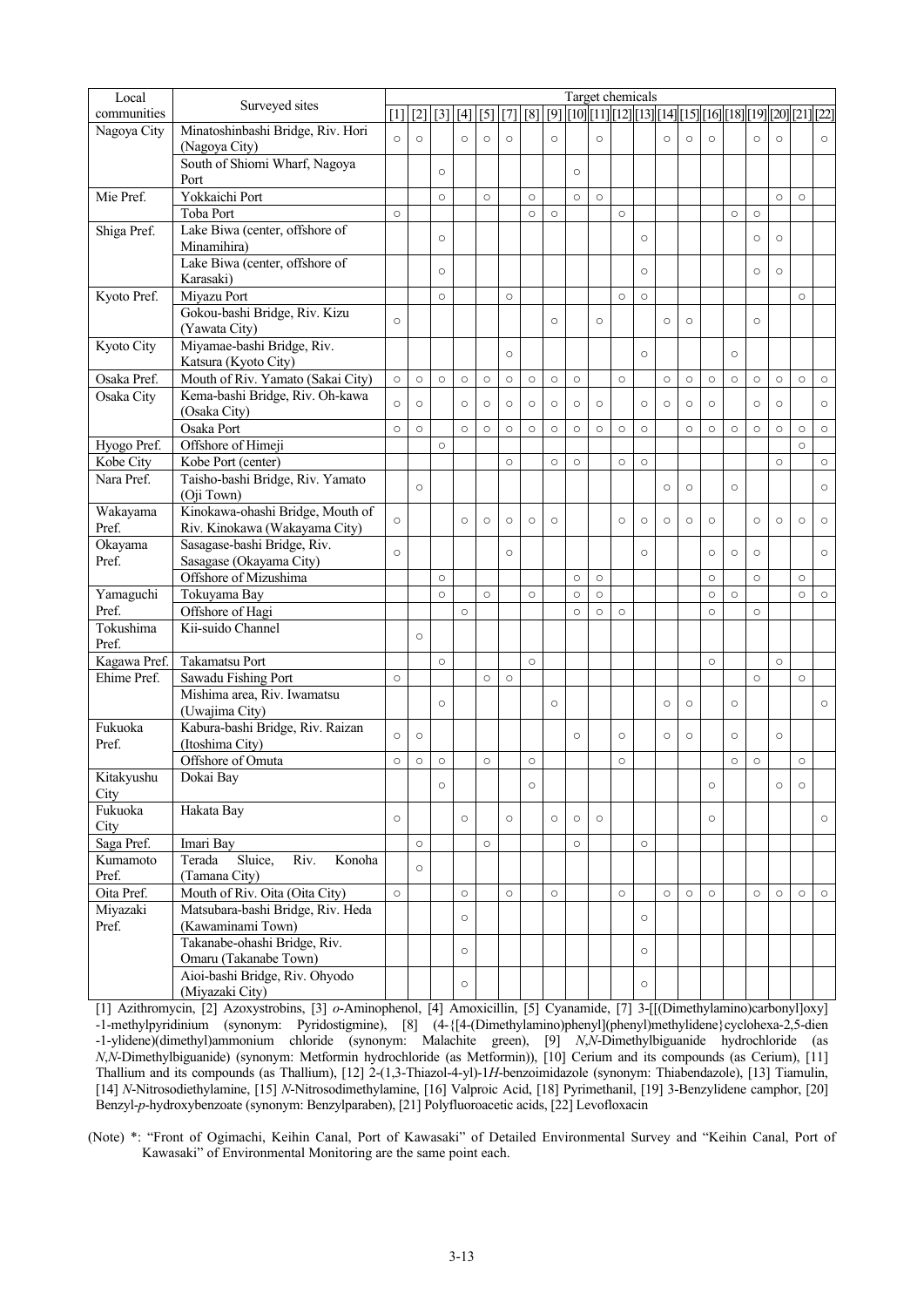

Figure 1-1-1 Surveyed sites (surface water) in the Initial Environmental Survey in FY 2019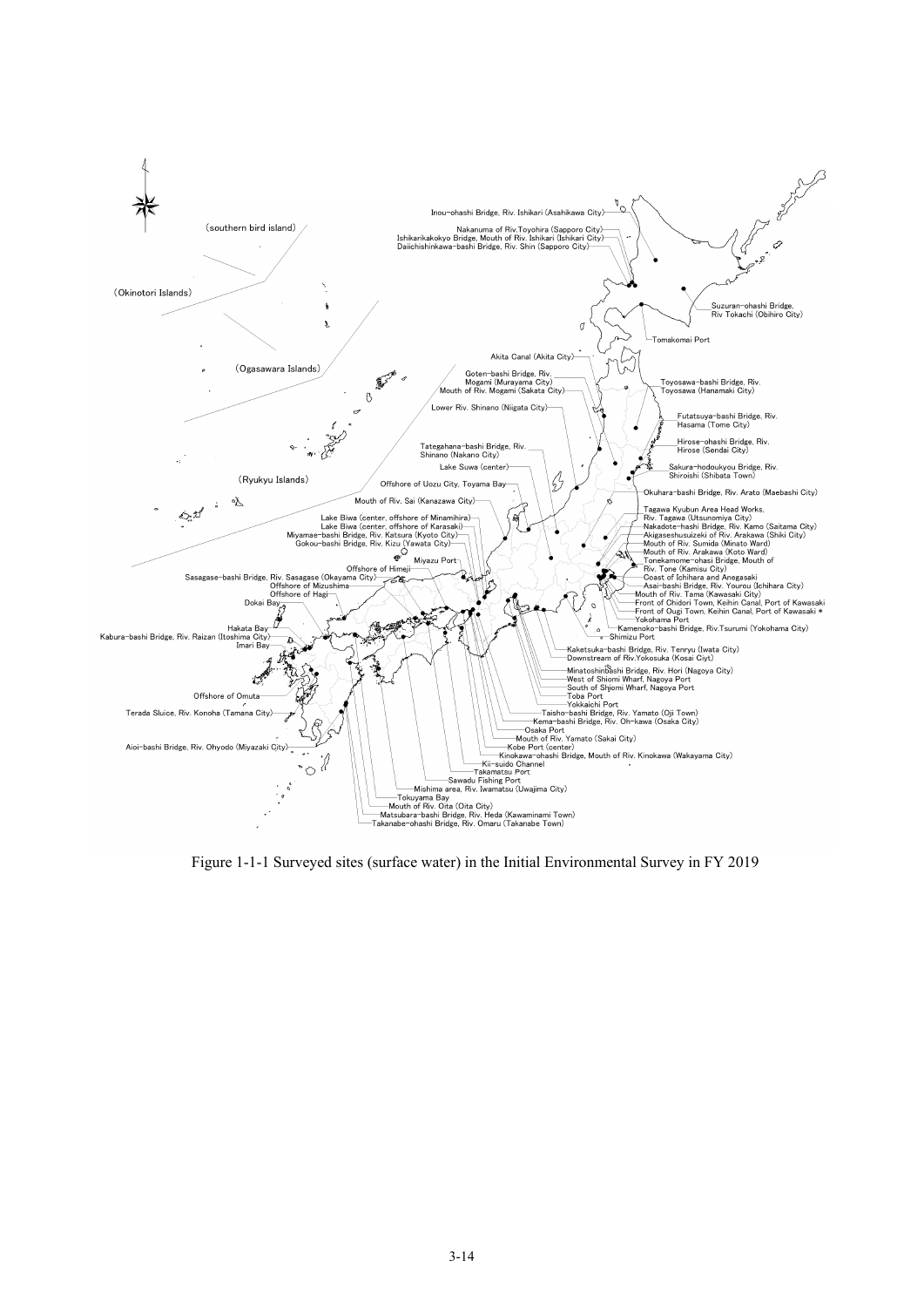| Local             |                                                                                   |         |         | Target chemicals |         |         |
|-------------------|-----------------------------------------------------------------------------------|---------|---------|------------------|---------|---------|
| Communities       | Surveyed sites                                                                    | [6]     | $[11]$  | [14]             | [15]    | $[17]$  |
| Hokkaido          | Hokkaido Research Organization Environmental and                                  |         |         | $\circ$          | $\circ$ |         |
|                   | Geological Research Department Institute of Environmental                         |         |         |                  |         |         |
|                   | Sciences (Sapporo City)                                                           |         |         |                  |         |         |
| Sendai City       | Tsutsujigaoka Park (Sendai City)                                                  | $\circ$ | $\circ$ | $\circ$          | $\circ$ | $\circ$ |
| Yamagata          | Yamagata Environmental Science Research Center (Murayama                          |         |         |                  |         | $\circ$ |
| Pref.             | City)                                                                             |         |         |                  |         |         |
| Ibaraki Pref.     | Ibaraki Kasumigaura Environmental Science Center (Tsuchiura<br>City)              | $\circ$ |         | $\circ$          | $\circ$ |         |
| Saitama<br>Pref.  | Center for Environmental Science in Saitama (Kazo City)                           |         |         |                  |         | $\circ$ |
| Saitama<br>City   | Saitama City Public Health Center (Saitama City)                                  |         |         |                  |         | $\circ$ |
| Chiba Pref.       | Tougane-Horiage Air Quality Monitoring Station (Tougane<br>City)                  |         |         |                  |         | $\circ$ |
| Tokyo Met.        | Tokyo Metropolitan Research Institute for Environmental<br>Protection (Koto Ward) |         |         | $\circ$          | $\circ$ |         |
|                   | Chichijima Island (Ogasawara Village)                                             |         |         | $\circ$          | $\circ$ |         |
| Kanagawa<br>Pref. | Kanagawa Environmental Research Center (Hiratsuka City)                           | $\circ$ | $\circ$ | $\circ$          | $\circ$ | $\circ$ |
| Yokohama<br>City  | Yokohama Environmental Science Research Institute<br>(Yokohama City)              |         |         |                  |         | $\circ$ |
| Toyama            | Namerikawa-Kamijima Air Quality Monitoring Station                                |         |         |                  |         | $\circ$ |
| Pref.             | (Namerikawa City)                                                                 |         |         |                  |         |         |
| Ishikawa          | Ishikawa Prefectural Institute of Public Health and                               | $\circ$ | $\circ$ | $\circ$          | $\circ$ | $\circ$ |
| Pref.             | Environmental Science (Kanazawa City)                                             |         |         |                  |         |         |
| Nagano            | Nagano Environmental Conservation Research Institute                              | $\circ$ | $\circ$ | $\circ$          | $\circ$ | $\circ$ |
| Pref.             | (Nagano City)                                                                     |         |         |                  |         |         |
| Nagoya City       | Chikusa Ward Heiwa Park (Nagoya City)                                             | $\circ$ | $\circ$ | $\circ$          | $\circ$ | $\circ$ |
| Mie Pref.         | Mie Prefecture Health and Environment Research Institute                          | $\circ$ | $\circ$ | $\circ$          | $\circ$ |         |
|                   | (Yokkaichi City)                                                                  |         |         |                  |         |         |
| Shiga Pref.       | Higashiomi Air Quality Monitoring Station (Higashiomi City)                       | $\circ$ |         |                  |         |         |
| Kyoto City        | Fushimi Ward Office (Kyoto City)                                                  | $\circ$ | $\circ$ | $\circ$          | $\circ$ |         |
| Osaka Pref.       | Osaka Joint Prefectural Government Building, Building 2                           | $\circ$ | $\circ$ | $\circ$          | $\circ$ | $\circ$ |
|                   | Annex (Osaka City)                                                                |         |         |                  |         |         |
|                   | Wangan Roadside Air Pollution Monitoring Station (Sakai City)                     | $\circ$ | $\circ$ | $\circ$          | $\circ$ | $\circ$ |
| Hyogo Pref.       | Ako City Government Building (Ako City)                                           | $\circ$ | $\circ$ | $\circ$          | $\circ$ | $\circ$ |
| Yamaguchi         | Yamaguchi Prefectural Institute of Public Health and                              | $\circ$ |         | $\circ$          | $\circ$ | $\circ$ |
| Pref.             | Environment (Yamaguchi City)                                                      |         |         |                  |         |         |
| Tokushima         | Tokushima Prefectural Public Health, Pharmaceutical and                           | $\circ$ | $\circ$ | $\circ$          | $\circ$ | $\circ$ |
| Pref.             | Environmental Sciences Center (Tokushima City)                                    |         |         |                  |         |         |
| Kagawa<br>Pref.   | Kagawa Prefectural Public Swimming Pool (Takamatsu City)                          | $\circ$ | $\circ$ | $\circ$          | $\circ$ | $\circ$ |
| Saga Pref.        | Saga Prefectural Environmental Research Center (Saga City)                        | $\circ$ |         | $\circ$          | $\circ$ | $\circ$ |
| Oita Pref.        | Oita City Misa Elementary School (Oita City)                                      | $\circ$ | $\circ$ | $\circ$          | $\circ$ | $\circ$ |

| Table 1-1-2 List of surveyed sites (air) and target chemicals in the Initial Environmental Survey in FY 2019 |  |  |
|--------------------------------------------------------------------------------------------------------------|--|--|
|                                                                                                              |  |  |

[6] 1,3-Dioxorane, [11] Thallium and its compounds (as Thallium), [14] *N*-Nitrosodiethylamine, [15] *N*-Nitrosodimethylamine, [17] Pyridine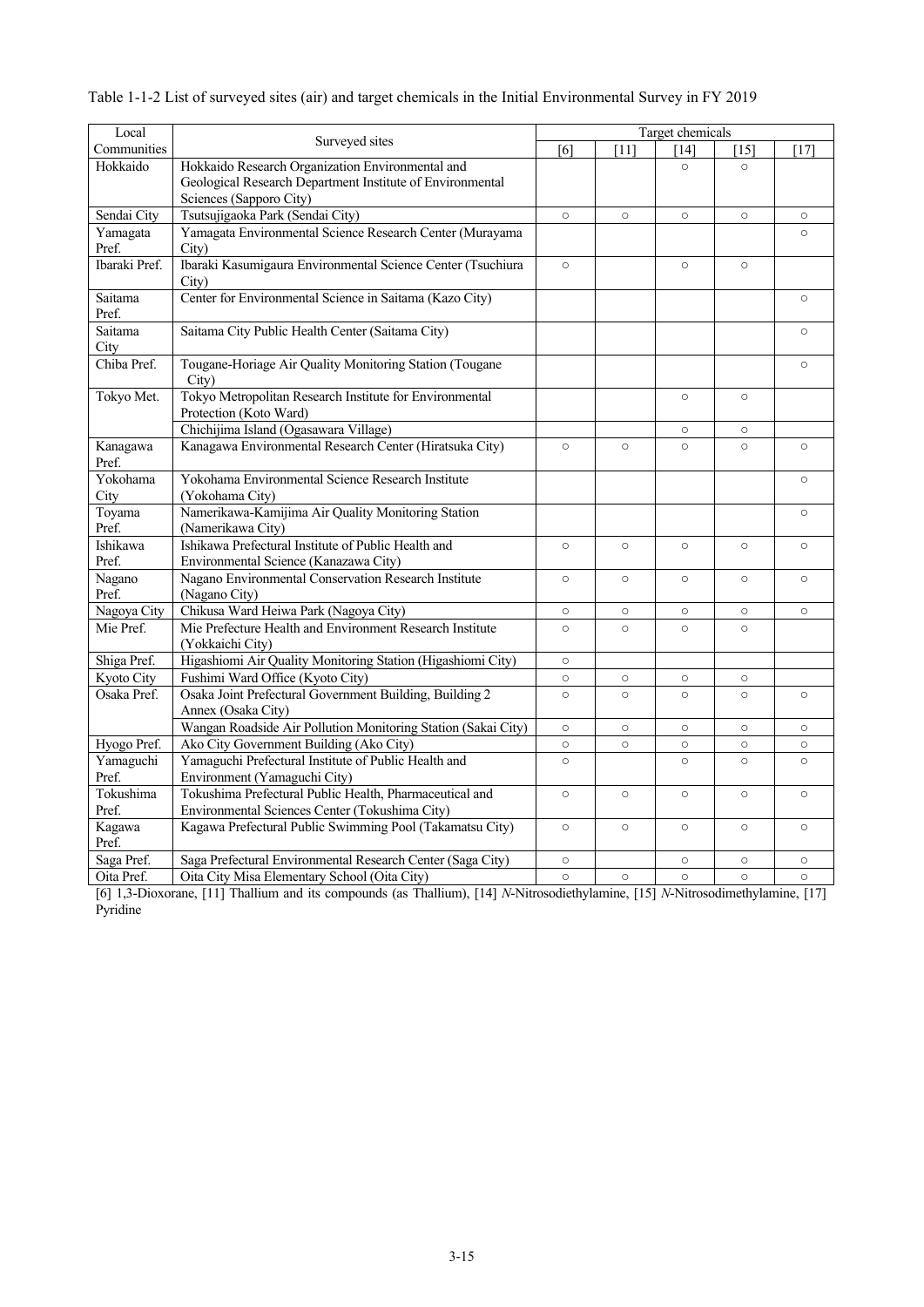

Figure 1-1-2 Surveyed sites (air) in the Initial Environmental Survey in FY 2019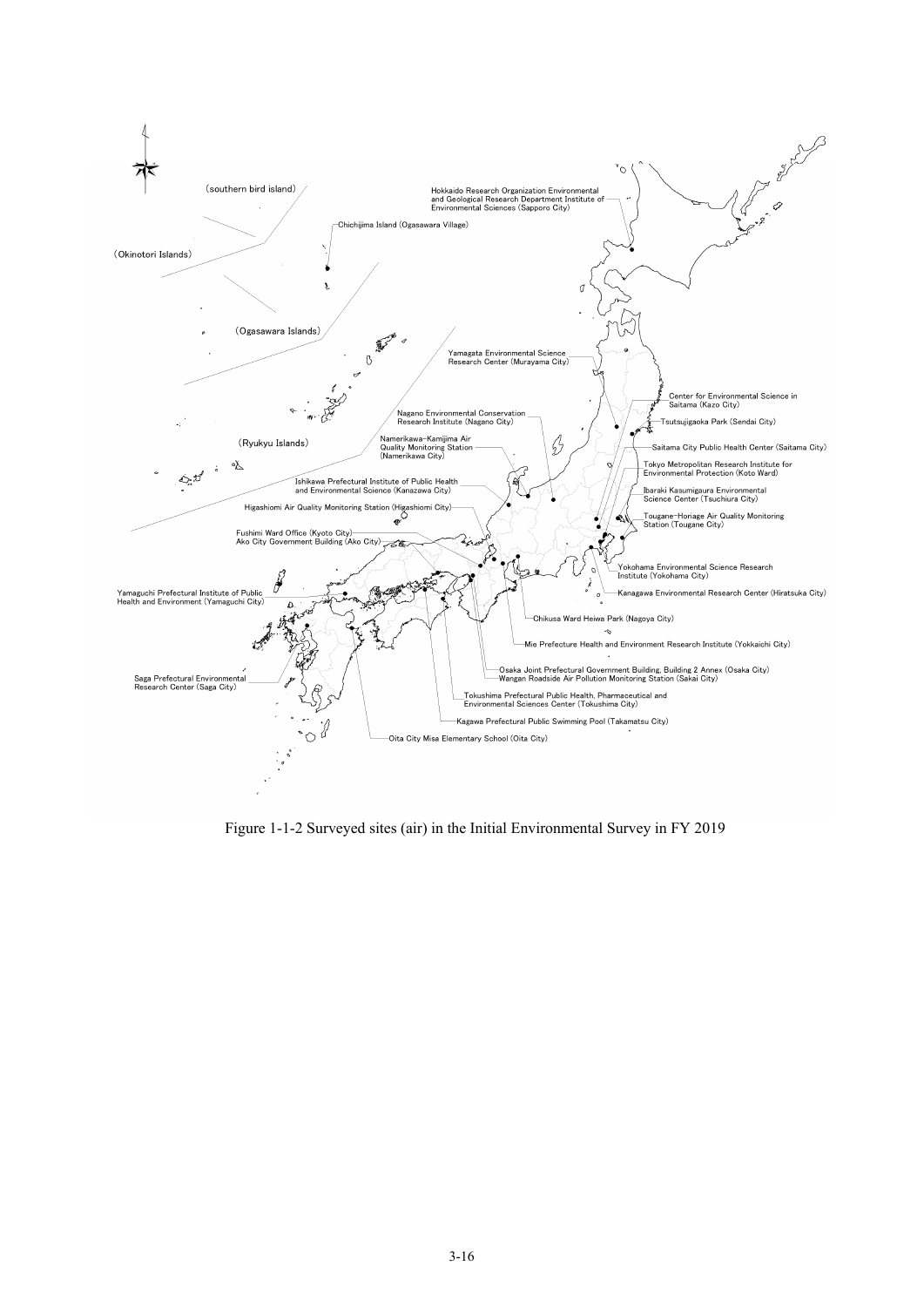## **4. Summary of survey results**

The detection ranges and the detection limits are shown in Table 1-2. The survey results are summarized as follows.

In surface water, 18 out of the 20 target chemicals (groups) were detected. Target chemicals were categorized by analytical methods such as structurally similar chemicals capable of simultaneous analyses.

- [1] Azithromycin: 9 of the 25 valid sites
- [2] Azoxystrobins
	- [2-1] Methyl (*E*)-2-{2-[6-(2-cyanophenoxy) pyrimidin-4-yloxy]phenyl}-3-methoxyacrylate (synonym: (*E*)-Azoxystrobin): 14 of the 28 valid sites
	- [2-2] Methyl (*Z*)-2-{2-[6-(2-cyanophenoxy) pyrimidin-4-yloxy]phenyl}-3-methoxyacrylate (synonym: (*Z*)-Azoxystrobin): 4 of the 28 valid sites
- [3] *o*-Aminophenol: 24 of the 25 valid sites
- [4] Amoxicillin: 15 of the 24 valid sites
- [5] Cyanamide: 14 of the 25 valid sites
- [7] 3-[[(Dimethylamino)carbonyl]oxy]-1-methylpyridinium (synonym: Pyridostigmine) : 19 of the 26 valid sites
- [8] (4-{[4-(Dimethylamino)phenyl](phenyl)methylidene}cyclohexa-2,5-dien-1-ylidene)(dimethyl)ammonium chloride (synonym: Malachite green): 5 of the 23 valid sites
- [9] *N*,*N*-Dimethylbiguanide hydrochloride (as *N*,*N*-Dimethylbiguanide) (synonym: Metformin hydrochloride (as Metformin)): 26 of the 27 valid sites
- [10] Cerium and its compounds (as Cerium): all of the 25 valid sites
- [11] Thallium and its compounds (as Thallium): all of 24 valid sites
- [12] 2-(1,3-Thiazol-4-yl)-1*H*-benzoimidazole (synonym: Thiabendazole): 11 of the 26 valid sites
- [13] Tiamulin: 6 of the 27 valid sites
- [14] *N*-Nitrosodiethylamine: all of the 25 valid sites
- [15] *N*-Nitrosodimethylamine: all of the 26 valid sites
- [16] Valproic Acid: 9 of the 27 valid sites
- [20] Benzyl-*p*-hydroxybenzoate (synonym: Benzylparaben): 1 of the 27 valid sites
- [21] Polyfluoroacetic acids
	- [21-3] Trifluoroacetic acid: all of the 28 valid sites
- [22] Levofloxacin: 20 of the 26 valid sites

In air, 4 out of the 5 target chemicals were detected.

- [11] Thallium and its compounds (as Thallium): all of the 13 valid sites
- [14] *N*-Nitrosodiethylamine: all of the 19 valid sites
- [15] *N*-Nitrosodimethylamine: all of the 19 valid sites
- [17] Pyridine: all of the 19 valid sites